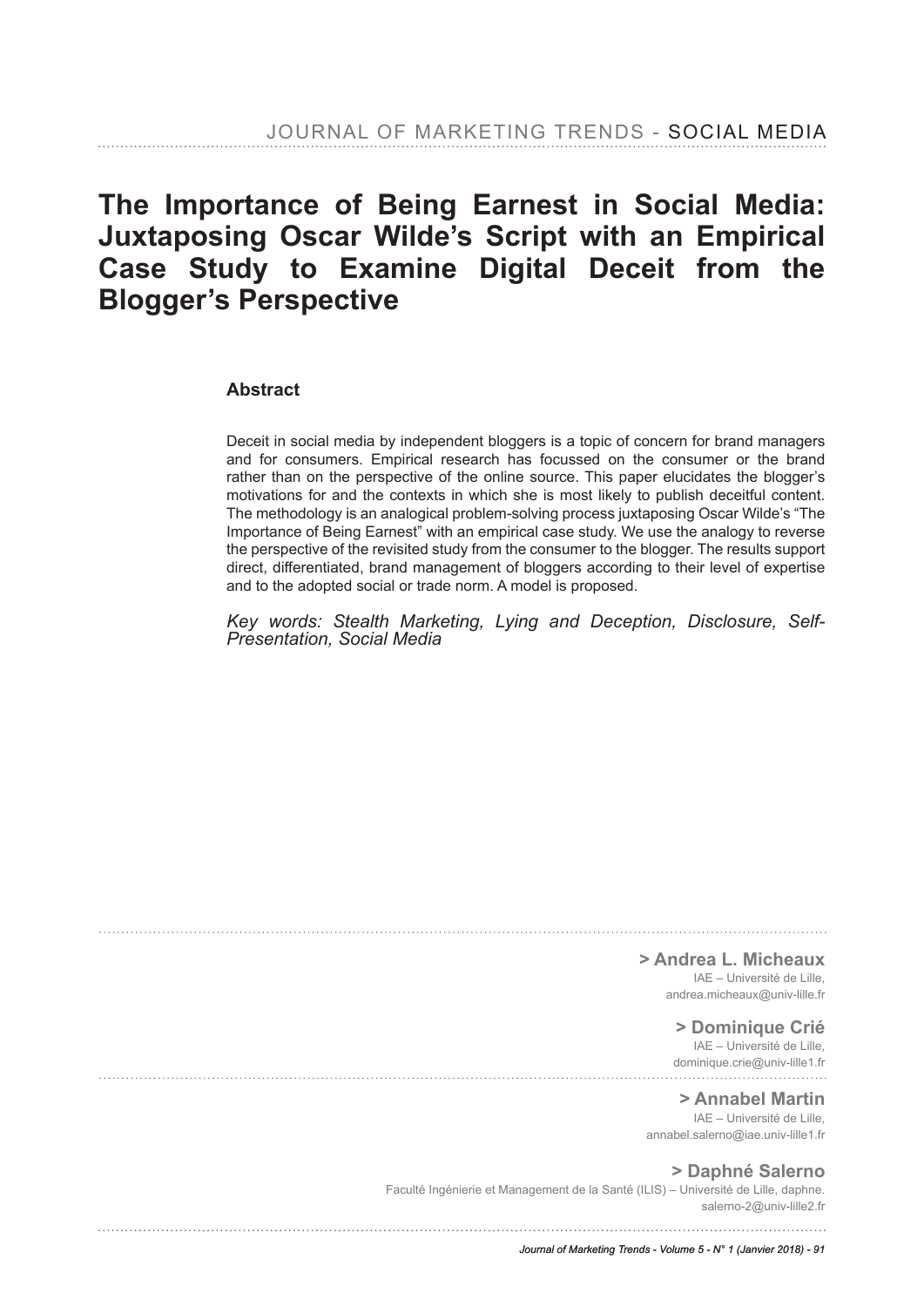## **Setting the Stage**

In 2008 the AMA Journal of Public Policy & Marketing published a special section on Stealth Marketing. Among the special edition papers, the most frequently cited guerrilla attempt was a blog written by US citizens, Laura and Jim, about their road trip across America, camping in Wal-Mart parking lots. In their blog, which rapidly acquired a substantial following, Laura and Jim reported in glowing terms the encounters they had made with Wal-Mart personnel. A scandal broke when BusinessWeek (Gogoi 2006) revealed that the road trip was sponsored by Wal-Mart. This was not mentioned in the blog. In defence of the criticism, Laura, a freelance writer, claimed earnestness "We were planning a trip on our own dime, and we were thrilled to have a sponsor who would do all our legwork". She also said that she did not "feel like she's misleading anyone" (op cit). In their contribution to the special edition, Martin and Smith (2008) judged the Wal-Mart "flog" (fake blog) along with other, similar cases to be deceptive and contrary to the AMA's basic values of honesty, fairness, and openness. The following years brought research articles reinforcing the view that stealth marketing is morally wrong and potentially damaging to a firm's reputation (Magnini 2011). Publications examine the ethical issues related to masked marketing (Rinallo et al. 2013) and defne the conditions under which a marketing tactic can be considered deceitful (Sher 2011). Immoral advertising practices have been emphasized as a core transgression with negative consequences on Consumer Perceived Ethicality (CPE) (Brunk 2010). Conceptual and deontology papers have focussed on covert marketing in the context of the Internet, on social media such as blogs (Magnini 2011) and on fake online customer reviews (Munzel 2015).

The literature which has emerged since the Wal-Mart flog takes either the perspective of the firm or that of the consumer. Work has been carried out on the relative infuence and the timing of disclosure and non-disclosure of covert marketing sponsors (Campbell, Mohr and Verlegh 2013), on the credibility of overt versus covert marketing sources (Liljander, Gummerus and Söderlund 2015) and on the effects of lay-person versus expert self-presentations (Willemsen, Neijens and Bronner 2012). On the other hand, the Persuasion Knowledge Model (Friestad and Wright 1994) has been used to study consumer coping strategies with marketing attempts (Evans and Park 2015; Wei, Fischer and Main 2008). In sum, scarce, if any, attention has been given to the motivations and to the *modus operandi* of Laura and Jim as the online

perpetrators of the initial crime.

Recent evidence of fake consumer reviews in social media has prompted a line of research into automated digital deception detection to protect consumers against "online spam" (Li et al. 2014). Computer science research centres on the use of natural language for detection of digital lie detection, whether the offenders are individuals (Ott et al. 2011) or fake consumer reviewers working in groups (Mukherjee, Liu and Glance 2012). However, these advances are not yet successfully applied by all the major online brands. A demonstration is found in TripAdvisor's repeated failure to detect bogus restaurants and to correct high rankings based on fake ratings by journalists (Mezmorian and Second 2015). The TripAdvisor example raises ethical questions about online deceit originating from third parties with direct or indirect professional interests in the content they produce.

Blogs may be produced by amateurs or by independent professionals such as consultants, gourmet chefs, fashionistas or beauticians. As their following grows, the authors of these blogs become 'infuencers', integrated by brands as media in their social campaigns (Burns 2016). The infuencers may abandon their initial trade for a full time social media activity, whether they manage the relationships with their sponsor brands directly or through an agency (Woods 2016). The adoption by the infuencers of a social media norm as opposed to a trade norm creates a confict of interest between the remunerated affliated advertising and the independent editorial content. In the case of the infuencers, there is a fuzzy line between the remunerated advertising model through affliated links and the public relations (PR) model incentivised through free goods and invitations to PR events. This entertained confusion leads to less transparency than should be expected under FTC (Federal Trade Commission) guidelines (Kamerer 2015).

In the light of these contemporary concerns, the case of the blogger is of interest to revisit. Researching the perspective of the independent blogger can help management in impeding deviant behaviour and contributes the bloggers perspective to the corpus of literature on online deceit.

The topic of this paper is digital deceit by third party, online content editors who present themselves as independent of the brand whose products they endorse. The central research objective is to elucidate the contexts in which bloggers are most likely to lie by commission or by omission in producing intentionally misleading content, considering the underlying truth of the situation and their self-justifcation for deceit. The methodology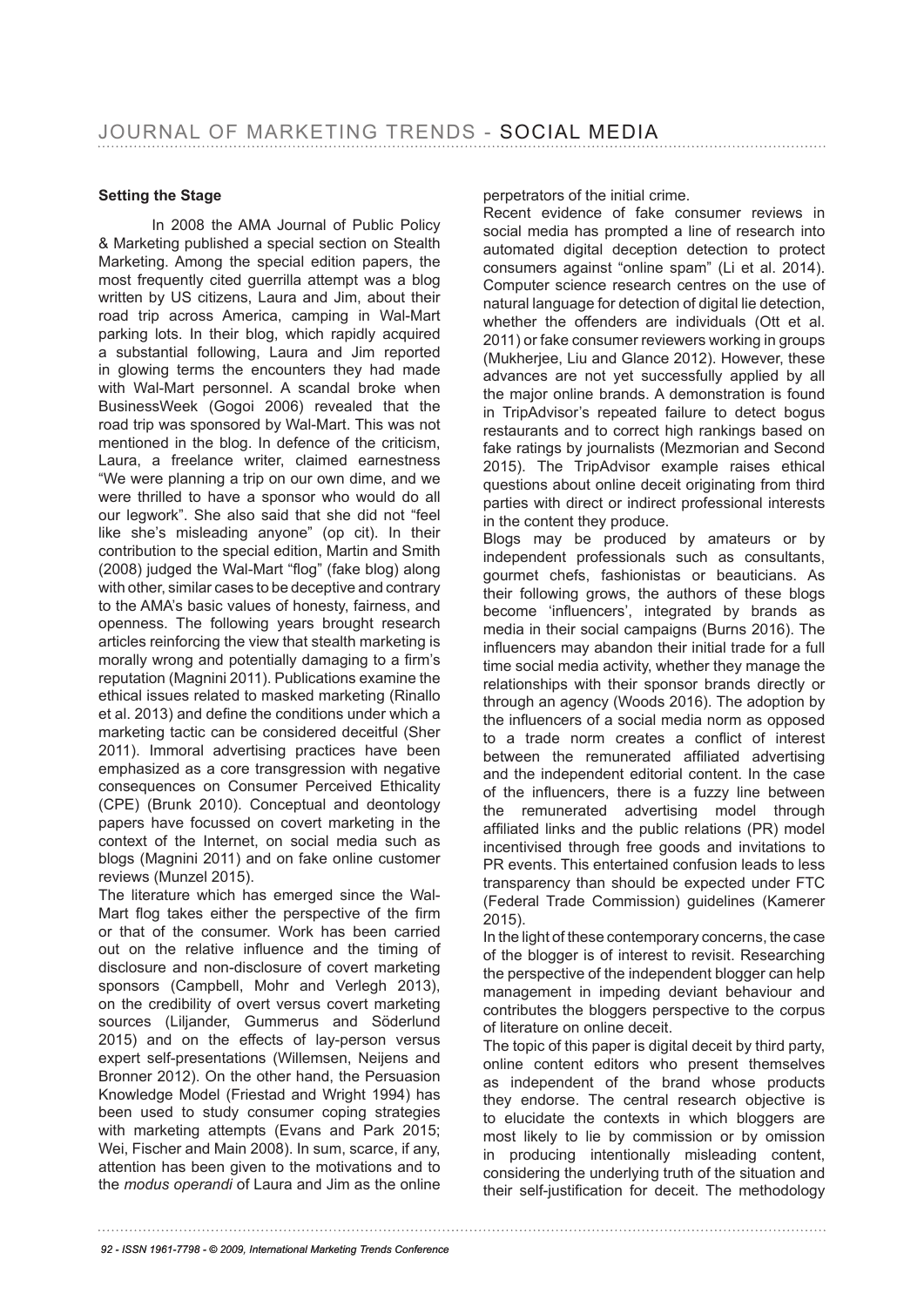is a case study analysis involving the juxtaposition of empirical research, previously carried out by the authors in the context of a beauty blog (Salerno, Martin and Crié 2014), with Oscar Wilde's (1895) theatrical script "The Importance of Being Earnest". Through analogical reasoning, the complex underlying relationships between the concepts of the empirically grounded model are revealed. The phenomenological analysis of the literary work draws untapped meaning from the model and authorises the reversal of the perspective from the consumer to that of the blogger, extending the contribution to the context of digital deceit which would be difficult to examine under laboratory conditions.

The empirical case study adapts the Persuasion Knowledge Model (PKM) (Friestad and Wright 1994) to a social media context where the commercial persuasion intentions of the online publisher are less apparent than in classical advertising media. The model explains the perceived sincerity of the source and the behavioural predispositions of the consumers according to the self-presentation and disclosure non-disclosure conditions. It accounts for the infuence, on the perceived sincerity, of the inferences which the readers make of the internal (passion-sharing) and external (remuneration) motives of the online source from the blog presentation narrative. The empirical results are used to compare the effectiveness of editorial content provided by a layperson versus a professional and under disclosure and non-disclosure conditions. This provides insight into the motives of the online source in terms of the potential effectiveness of a deceitful marketing tactic.

There is an evident parallel between the remunerated professional blog editor who masquerades as an independent layperson and Oscar Wilde's country gentleman, Jack, who invents a fictitious, rogue brother, Ernest, to lead a more exciting life in town under the assumed false identity (Wilde 1895). The multiple semantic levels of Oscar Wilde's "Trivial Comedy for Serious People" substantiate its use as an allegory for the study of deceit in social interaction. Borrowing from Holyoak (1982), we employ the term allegory as "a discursive metaphorical analogy – metaphorical in that it relates disparate semantic domains, and discursive in that the metaphor makes an extended statement about the target topic".

The remainder of this paper is structured as follows. In the next section we position the relevance of the empirical case study and of the allegory in relation to the research into digital deceit. We then map the allegory to the context and to the fndings of the empirical research. We explore three vertical levels of meaning corresponding to three semantic levels which we identify in Wilde's work. Each of these levels relates horizontally to the target domain (the study) through the insights derived in the analogical mapping. We present the case study analysis, following the semantic structure of the theatre script to organize the thought processes and gain additional insights as we revisit and extend the fndings of the study. The three levels derived from the horizontal map order the research problem into three successive questions. First, which deceitful blog presentation contexts are most likely to be effective compared with the truth? Second, do the comparisons of the effectiveness of the truth versus deceit hold when the product recommendations themselves are not in earnest? Third, given the underlying truth (affliation, professional status, level of expertise), what is the likelihood of the online source lying by omission and or by commission? In the final section, we discuss the implications of the new contribution. An English language synopsis of the empirical research is available at http:// www.iae.univ-lille1.fr/recherche/projets-recherche/ the-importance-of-being-earnest-in-social-mediaannexes. Quotations from Wilde (1895) will be made parenthetically<sup>1</sup>. Due to the methodology and to the topic, the literature review is not included as a specific section but is implicit throughout the paper. **The relevance of the empirical case study and of the allegory for researching digital deceit**

We adopt Sher's (2011) definition of deceit as a marketing tactic whereby "the agent intentionally performs an action she <sup>2</sup> expects will bring about a particular misconception in her target audience". This defnition covers stealth attempts but it also extends to a context where an amateur blogger falsely claims to have professional qualifications or to a context where a professional content editor publishes a product review without disclosing her affliation. More specifcally, we refer to online or "digital deception", a term defned by Hancock (2007) as "the intentional control of information in a technologically mediated message to create a false belief in the receiver of the message."

The blog can be considered an easy, low cost type of deceit with a high probability of success due to the ease of manipulating text content and to the targets' "low information literacy and lack of expectation for verifability and even accountability" (Tsikerdekis and Zeadally 2014). The temptation for the independent blogger to deceive is therefore high, entailing risks for firms of losing their consumer perceived ethical reputations through the autonomous actions of third party bloggers whose personal motivations and perception of the consequences of deceit may not match those of the frm. Such uncontrolled content potentially creates as much damage as "flogs"

#### *Journal of Marketing Trends - Volume 5 - N° 1 (Janvier 2018) - 93*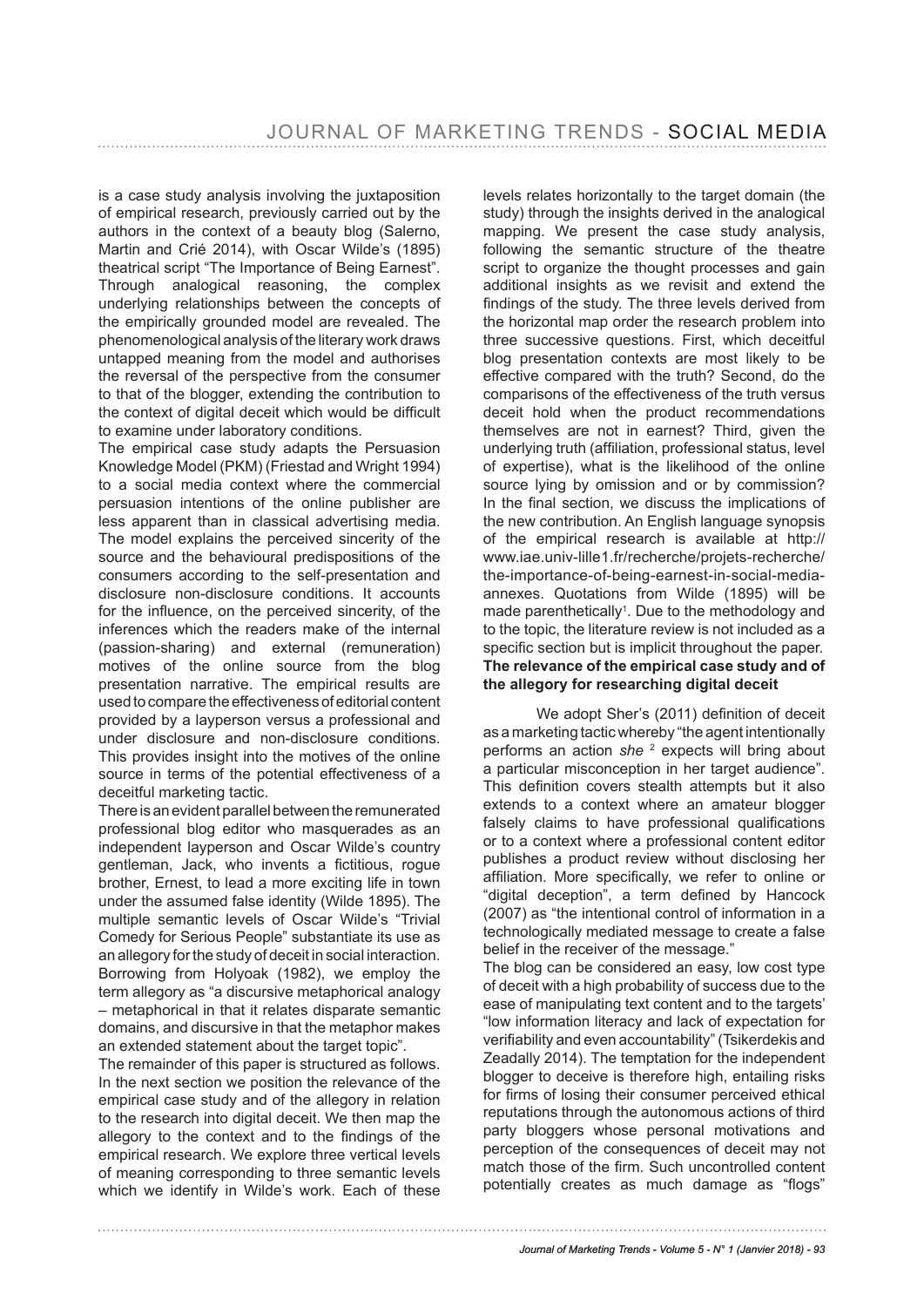(Martin and Smith 2008), prohibited by legislation such as the FTC product endorsement guidelines (Federal Trade Commission 2014).

Digital deceit in social media can operate through the channel, through the content or through the assumed identity of the sender or of the author (Tsikerdekis and Zeadally 2014). In their thorough review, Tsikerdekis and Zeadally draw on two streams of literature, on the one hand the literature on lying and on the other hand, the literature on identity focussing on self-presentation. The corpus of empirical research on lying is useful in examining the perspective of the author of voluntarily misleading digital content. Most of the experimental protocols use dice throwing or other chance mechanisms whereby the subjects are asked to report a win or lose condition. The manipulation is such that subjects are fnancially rewarded for cheating. These studies compare the declarations of the subjects versus the distribution which would be obtained if no one cheated. This allows to measure both the percentage of people who cheat and the overall rate of lying. However, it is difficult to conclude from these results, other than speculation, what the effects on consumer perceptions would be in a natural situation of an online source attempting to write false content.

#### *The empirical case study as the target domain*

Albeit carried out under laboratory conditions, the results of the research, conducted by the authors in the context of a beauty blog, can provide insight into the motives of the online source in terms of the potential effectiveness of a deceitful marketing tactic. Beauty is a propitious blog theme for amateurs, experts, professional beauticians and make-up artists from whose ranks some of the most high-earning infuencers emerge. Moreover, the beauty industry is under criticism for misleading advertising (O'Neil 2014). The beauty blogger can lie by commission through the content text narrative by making false assertions about the product or she can lie by omission by not disclosing her fnancial interests through affliation with a brand. She can also lie by commission in assuming a false identity, passing herself off for a consumer when in fact she is a professional. A blogger presents his or her identity through narrative in the text form of the blog content or through a series of successive asynchronous posts through which readers can make inferences. The model contributed by the authors reposes on the inferences the consumers make of the cues provided by the blogger from the self-presentation narrative. For the deception to be operative, the receiver must believe or enter the lie. At different levels of perceived sincerity, the

underlying mechanisms may alter the efficacy of the deceit. The empirical results from the test protocol conducted in the context of a beauty blog therefore constitute an appropriate case for the study of digital deceit.

For reference purposes, the results of the case study are consolidated in Tables 1, 2 and 3 for each of four experimental blog contexts. Table 1 shows the means of the variables studied. Table 2 shows the effects of the external and of the internal motive inferences on the perceived sincerity, Table 3 shows the effect of the perceived sincerity and of the perceived expertise on the intent towards the product. (Table 1, Table 2, Table 3 about here) The results show that for bloggers presenting themselves as a layperson, there is a strong positive effect of the internal passion sharing motive inference on perceived sincerity. This effect will be offset by the negative effect of the external inference on same if they disclose their fnancial interests. On the other hand, in the case of the self-proclaimed professional beautician, the internal motive inference will have a stronger positive effect on perceived sincerity under disclosure conditions than if she is covert. In addition, the positive effect of perceived sincerity on intentions is highest for the transparent professional. In terms of the comparative effectiveness of the different presentation contexts, these results encourage transparency among professional online sources, while they discourage disclosure by a self-proclaimed layperson. However, the model should be used prudently. The effectiveness of the persuasion tactic will depend not only on the readers' interpretation of the self-presentation and of the disclosure cues, but also on the perceived sincerity of the source in making 'earnest' product recommendations. At higher or lower levels of perceived sincerity, independent of the presentation - disclosure context, the comparative efficacy of the blog presentations will differ. Moreover, there is no signifcant difference in the mean product intentions between the four blog contexts (Table 1). If a content editor were to test the four stimuli on a split run basis, she would conclude that there is no difference in the efficiency of the endorsements in generating revenue. The relationships between the variables are not immediately apparent, due to the negative and null (positive) effects of disclosure on the effects of the external (internal) motive inferences on perceived sincerity, moderated by the self-presentation narratives. Therefore, to gain an understanding of the circumstances in which a blogger might be tempted to deceive her readers, the underlying mechanisms which are revealed by the model warrant further exploration and thought.

*94 - ISSN 1961-7798 - © 2009, International Marketing Trends Conference*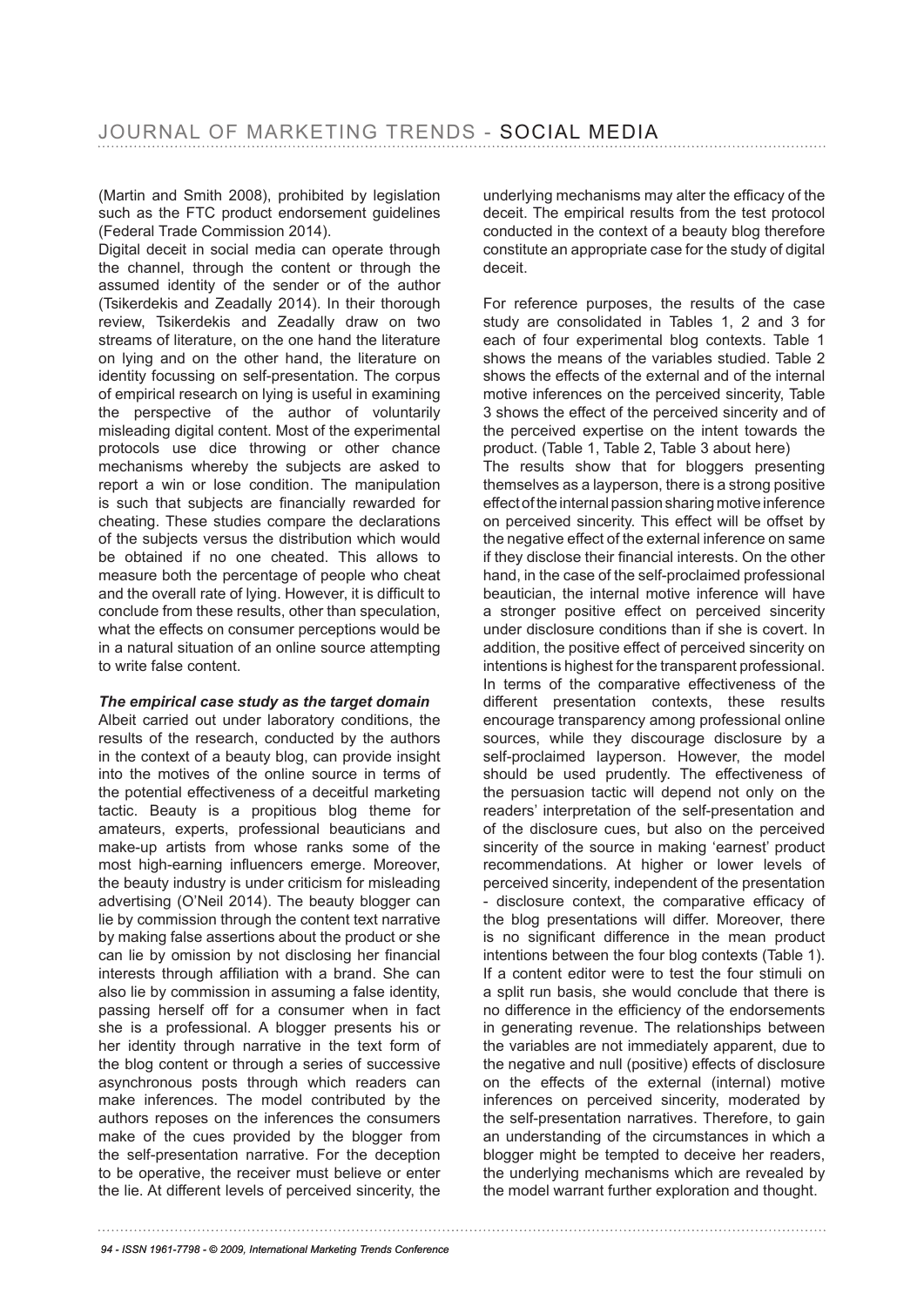#### *The theatre script as the base analog for answering research questions in the target domain*

Much of the digital identity literature stems from Goffman's (1959) use of theatre as a metaphor for self-presentation, as reconsidered in a social media context by Hogan (2010). Goffman's dramaturgical model of human interaction sets individuals on the stage of everyday life, playing situational roles that explicitly or implicitly signify social characteristics so that they may control the impressions their audience makes of them. Through these inferences, the actor's identity is construed by others as the intended role. Hogan (2010) clarifes the ontological distinction between Goffman's actor, performing in real-time before an audience, and the asynchronous social media artefact, such as a face-book Facebook post or "exhibition", which "lives on for others to view on their time". In their conceptual paper, Orsatti and Reimer (2015) posit that identity making in social media is a multimodal, "active achievement involving refective, narrative and active modes". Individuals narrate coherent life stories through asynchronous artefacts exhibited on social networks that fit contextually into the narratives of their social contacts. They actively perform roles in synchronous social and professional situations, all the while constructing a reflective representation of their inner self which is perceived as coherent despite the multiplicity of the identities which they project. From this angle, the self-presentation narrative of the case study blog is a single, asynchronous artefact contributing to the identity making of the online source. It is not, strictly in Goffman's sense, a performance by the actors in interaction with the audience. However, in considering the theatre metaphor, while the performance is synchronous, the script remains as an artefact, capable of reinitiating the dynamic interpretation by the actors in many ways. The script contains the static properties of the artefact together with the dynamic properties of the interactions of the actors with the other players and with the audience. One of Goffman's main propositions is the use of the theatre metaphor to explain how individuals as actors control the impressions their audience makes of them. However, this use of the theatre underplays the role of authorial control. In her contribution to a book about Shakespeare's use of facial expression, Loomis (2015) shows how Shakespeare masters the conveyance of identity, emotion and the moral fibre of his characters by generations of future players. Similarly, we posit that, rather than the actors, it is Oscar Wilde, as the master of social interaction, who has the inherent

understanding of the mechanics of deceit. His theatre script can therefore appropriately serve as an analogy to structure the thought processes as we unravel the complex underlying mechanisms of the empirical case study. The untapped meaning drawn from the model through the analysis of the script authorizes the reversal of the perspective of the grounded model from the consumer to the blogger, without recourse to further experimentation under conditions difficult to manipulate, given the research question.

Holyoak's (1982) analogical framework for literary interpretation accurately describes the process which we adopt. The interpretation of the vertical levels of meaning of the literary work gives rise to horizontal analogies between the base analog (the play) and the three semantic levels of the target analog (the empirical study). Namely, there are parallels to be drawn at the "trivial" "surface" (Lady Bracknell,  $3.169$ <sup>3</sup> level of the plot, from the dialogues and at the deeper "serious" level of the underlying meaning which Wilde conveys through his use of contrasts. This horizontal mapping produces insights from the interpretation of the base analog and which are seen to apply to the target analog. The horizontal, semantic levels then vertically structure the target case study analysis. **The triple-level horizontal map from "The** 

**Importance of Being Earnest" to the case study** 

The first level of the map to the target domain is provided by the plot; who is deceiving whom, about what and for which immediately evident, external, motives. Jack and Algernon have deceived each other, and they will continue to deceive Gwendolen and Cecily until the disclosure in Act III. The other characters also deceive. Miss Prism omits to tell Gwendolen in which dramatic circumstances she had lost the novel she had written (2. 135) and Lady Bracknell deceives her husband when she follows Gwendolen to Jack's country estate (3. 167). In the study, the online source, 'Agathe' is the potential deceiver. She may be acting alone, in collusion with a frm or may not even exist, such as in the case of a 'flog'.

The literature defnes deception as the opposite of truthfulness. Deception can be through 'omission' or 'commission'. While omission is deceiving someone by not providing all the information necessary for the receiver to apprehend the truth, commission is an active form of lying (Lee 2004). Sher (2011) defnes deceptive marketing tactics as those which "intend to bring about a consumer misconception by providing what the marketer believes is false evidence, omitting key evidence, or misrepresenting what the evidence means". All three forms of deception are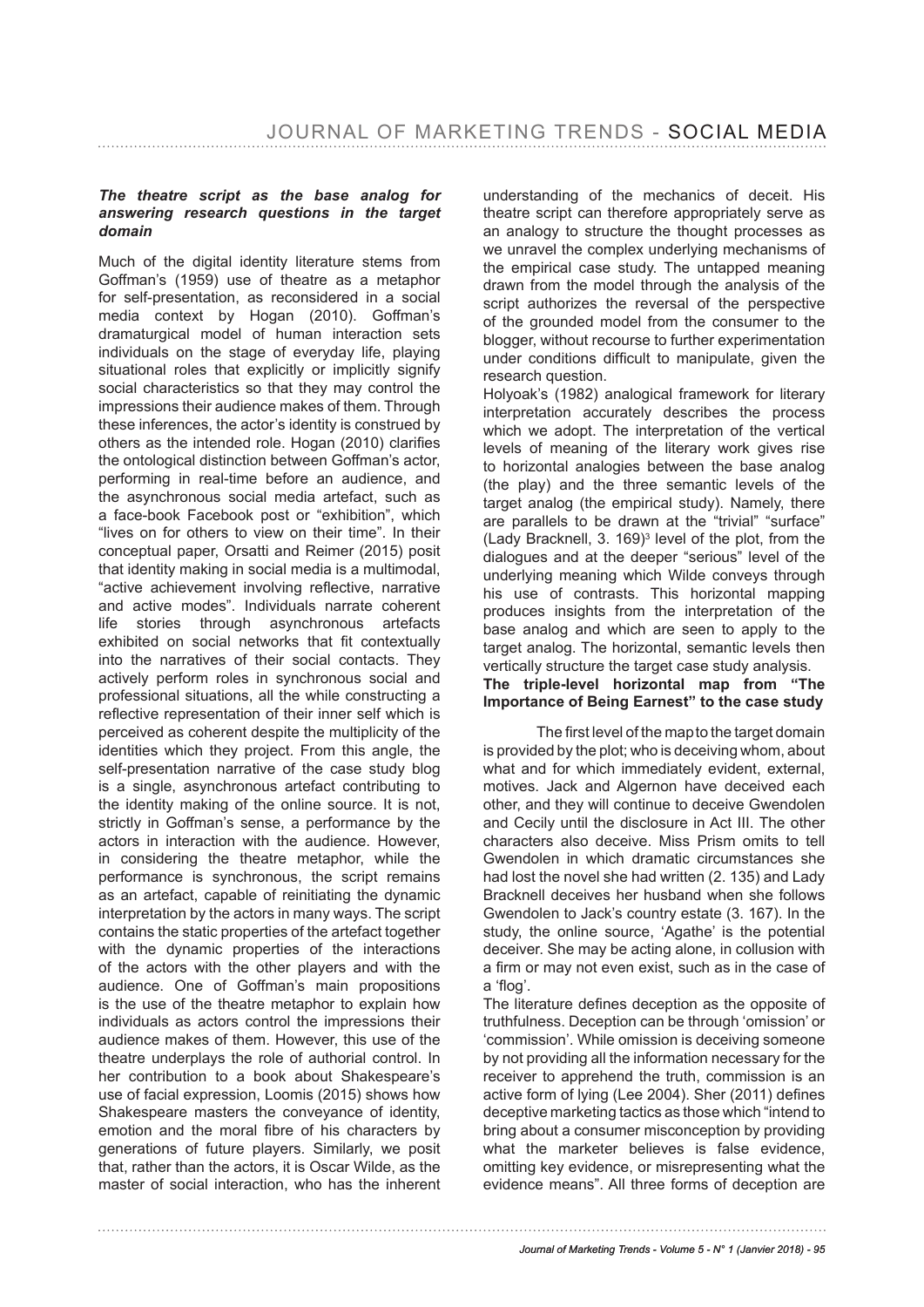found in the play; however, the deceptive modes differ with the characters. Jack lies by omission by not mentioning Cecily's existence to Gwendolen, he lies by commission about being called Ernest and he attempts to misrepresent the evidence of the inscription inside the cigarette case when he tells Algernon that Cecily is his aunt (1. 113-114). Algernon, on the other hand, lies only by commission. He lies by commission each time he "Bunburies", using a fictitious invalid friend, Bunbury as cover to escape from his social obligations in town. He lies by commission when he assumes the identity of Jack's invented brother, Ernest, to meet Cecily. In the target domain context, the online source can lie by omission about her fnancial interests with the recommended brand, she can lie by commission about her level of expertise or about her layperson status, or by making false assertions about the products and/or she can misrepresent the evidence through misleading product recommendations. The triadic relationship between the proclaimed deceitful identity (assumed name Ernest), the deceiver's perception of the identity (real name Jack) and the underlying real identity (Jack is really Ernest) is refected in the target domain. This relationship structure maps to the proclaimed truth (the deceitful blog), the deceiver's perception of the truth (the online source's beliefs about the products and about her level of expertise) and the underlying truth (the product characteristics, her actual level of expertise, her professional or her lay-person status).

We can additionally map the deceiver's perception of the moral integrity of the audience, acting as a moral inhibitor for the deceit. Based on Sher's (2011) framework, the *intent* to manipulate the audience's normal decision-making process through a deceptive blog content is a necessary component for the study of contexts in which the source would be likely to deceive. In other words, the deceiver (Jack – Agathe, the blogger) must intend to manipulate the receiver (Gwendolen – the consumer) through the object of the deception (the name Ernest – the blog presentation and/or content) with a specific intent to manipulate her decision process (selection of an eligible husband / evaluation of the product benefits) to a specific end (marriage / financial gain from consumer response). Initially, neither Jack nor Algernon intend to manipulate anyone since the object of their lies (the fictitious Ernest and Bunbury) serve only their own personal pursuits without any intention to undermine their audience's decisionmaking process. It is only when the intent is linked to the goal and to a specifc receiver through the marriage proposal that Jack and Algernon are forced to choose between disclosure (revealing their true names), or turning the deceit into truth (changing

their names). We can relate this to a covert amateur blogger's dilemma of either deceiving her peer consumers through non-disclosure or giving up the affliation to embody the truth.

The second vertical level of meaning in Wilde's work is the level of discourse. The juxtaposition with the target domain operates on two levels. The receiver perceives the sincerity and of the trustworthiness of the source through the surface level proclaimed discourse, while she also perceives an underlying 'truth' which the receiver can build as an ideal or detect as reality. At the surface level, an evident analogy from the play to the conceptual framework of the study lies in the inferences the receivers make from the self-portrayal narrative of the deceivers.

ALGERNON (1. 114). You are the most earnest looking person I ever saw in my life.

CECILY (2. 151). There is something in that name that seems to inspire absolute confidence.

GWENDOLEN (1. 122). The only really safe name is Ernest.

The reader who believes the self-portrayal / disclosure blog context would not accept the product recommendation in the same way under a different scenario. It is the receiver who bestows trustworthiness on the source through her perception of the cues designed by the source. At the underlying level of truth, both Gwendolen and Cecily have built an ideal anchored in the name "Ernest". The ideal built by the receiver is more beautiful than real life, however the ideal is fragile. This cognitive concept is demonstrated in the study results; the inferences the reader makes of the external motives of the "amateur" beauty blogger, were found to have a negative (therefore potentially destructive) effect on the perceived sincerity of the source. As soon as the consumer intuits the external motives, the beautiful image of the sincere amateur beauty blogger is destroyed. Since the acceptance of the truth is unimaginable to Gwendolen and Cecily, Jack and Ernest sense, through their intuitive grasp of the principles of cognitive dissonance (Festinger 1957), that disclosure will entail the rejection of their marriage proposals. The only apparent solution for Algy and Jack is to remove the dissonance by having themselves christened as Ernest. Similarly, the online source may intuitively sense the underlying mechanisms in the model. The empirical results can therefore be used to consider the blogger's perception of the effectiveness of the envisaged deceitful blog presentations versus the truth. The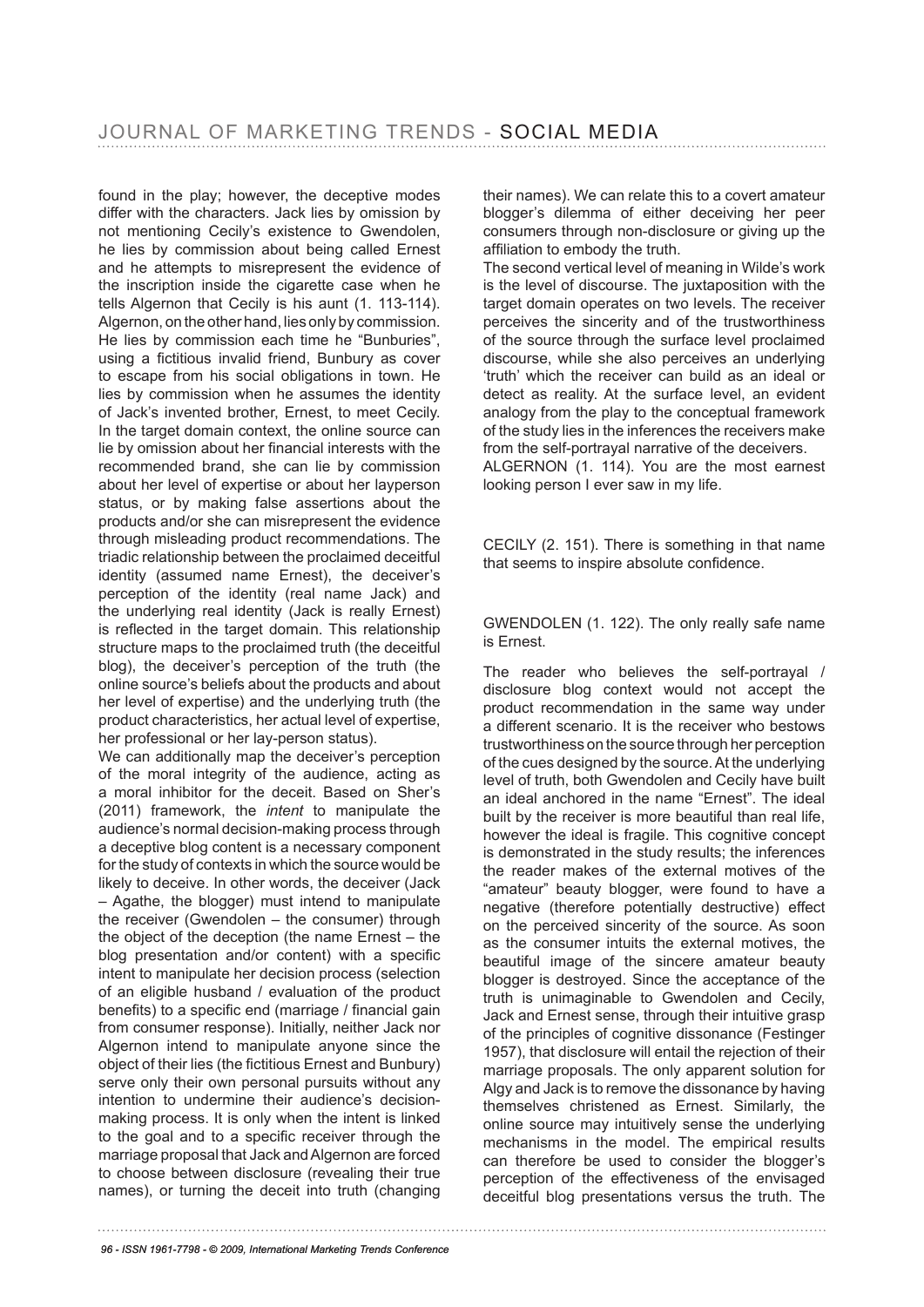perception of the effectiveness constitutes her external motive for the deceit.

The external motives of the deceivers are immediately accessible to the audience. Algernon poses as Ernest to meet Cecily, Jack omits to mention the existence of Cecily to Gwendolen so as not to jeopardize her acceptance of his proposal of marriage. Lady Bracknell's mercenary motives in ensuring "eligible" partners for her daughter and for her nephew, are evident to the audience (1. 124-126). In the same way, the study results show that the external motives of the blogger are immediately accessible to the reader through disclosure and through the professional status of the proclaimed beautician. The characters also deceive for internal motives. Jack and Algernon deceive Cecily and Gwendolen in the pursuit of their romantic passion. The initial deception by Jack in assuming the identity of the fictitious Ernest, in inventing the 'rogue brother' and by Algernon's "Bunburying" were for identity motives. In each case the deceit allows them to live according to their own ideal. The online source's own perceived truth, as an ideal identity for themselves or as a perceived beneft for the reader can constitute an internal motive for deceit. Thus, the articulation of the selfpresentation of the deceiver, of the ideal perceived by the receiver, together with the perception each may have of the underlying truth and of the other's degree of knowledge of the underlying truth, reveal the motives for and condition the self-justifcation of the deceit.

Beneath the second strata of language lies the third semantic level of underlying meaning, conveyed by the contrasts in Wilde's work. At this deepest level, the horizontal map to the target domain is less immediate (Holyoak 1982). However, the analogies which tie the metaphor to the target at the superior levels we have discussed, provoke thought about how the concepts found at this level could apply. Lying to tell the truth (L. West, personal  $common, 2013$ <sup>4</sup> is one such underlying concept, discernible throughout the work. This underlying theme is conveyed in three different ways at the three semantic levels of plot, discourse and meaning.

The most evident way in which Wilde communicates this message is through the denouement of the plot. In the final scene, it transpires that Ernest really is called Ernest and that he has a brother, Algernon. Therefore, Ernest has been earnest all along, unbeknown to himself, while Algernon was also telling the truth when posing as Jack's brother. The second way in which Wilde conveys the concept of lying to tell the truth is through the language of lies woven into the dialogue. Throughout Wilde's work, the dialogues contrast the socially acceptable surface level discourse with the underlying, socially deviant messages which the characters exchange. When a character is ironic, he believes he is 'lying'. however in many instances he is in fact telling the truth. Wilde uses the technique of placing oxymora and paradoxes in the speech to convey to the audience the underlying, true message as a perceptible shadow of the socially acceptable surface discourse. The surface discourse is the lie and the truth is the underlying message accessible through the semantic contrasts. Wilde is using the language of lies to deliver the true message. This linguistic, pragmatic technique allows Wilde to convey the underlying truth about the insincerity or the sincerity of the characters. The less sincere the character is, the more ironic contrasts to the truth and the more antonyms and paradoxes figure in the speech. On the other hand, when the character is in earnest, they 'talk straight'.

The third way in which Wilde uses lying to tell the truth is in the portrayal of the characters as opposed to their true identities. The overtly morally upright characters such as the "innocent" victims of the deceit, Gwendolen and Cecily (2.161), the "admirable" (1. 115) and "respectable" (3. 174) Miss Prism and Lady Bracknell, who is willing to override her social norm when the potential fnancial gain exceeds a certain limit, are those who most frequently reveal their insincerity through the language. While the 'deceivers' Algernon, and particularly Ernest are sincere in their exchanges with these same characters (3. 165). Ernest is only insincere when talking to Algernon. In this way, Oscar Wilde is using the characters' externally portrayed personalities as the lie which tells the truth about their inner identity, and indeed his own, all the while making a statement about the hypocrisy of the contemporary society. While the external motives of deceit are accessible in the play, the relationship to the truth is an internal, identity issue both for the source and for the audience. The lie is on the outside, on the surface, trivial, apparent, while the serious truth is on the inside, underneath the socially respectable discourse, hidden but remains perceptible through the deceiver's and the receivers' interpretation of and identification with it.

How Oscar Wilde uses the language, the contrasts and the character portrayal to articulate the lie with the truth stimulates thought about the processes operating in the target domain. The reader of the beauty blog can detect the external motives for deceit through her knowledge of persuasion tactics. However, she can also infer the sincerity of the blogger from the discourse. Readers may decide to reject the message, or to accept it for their own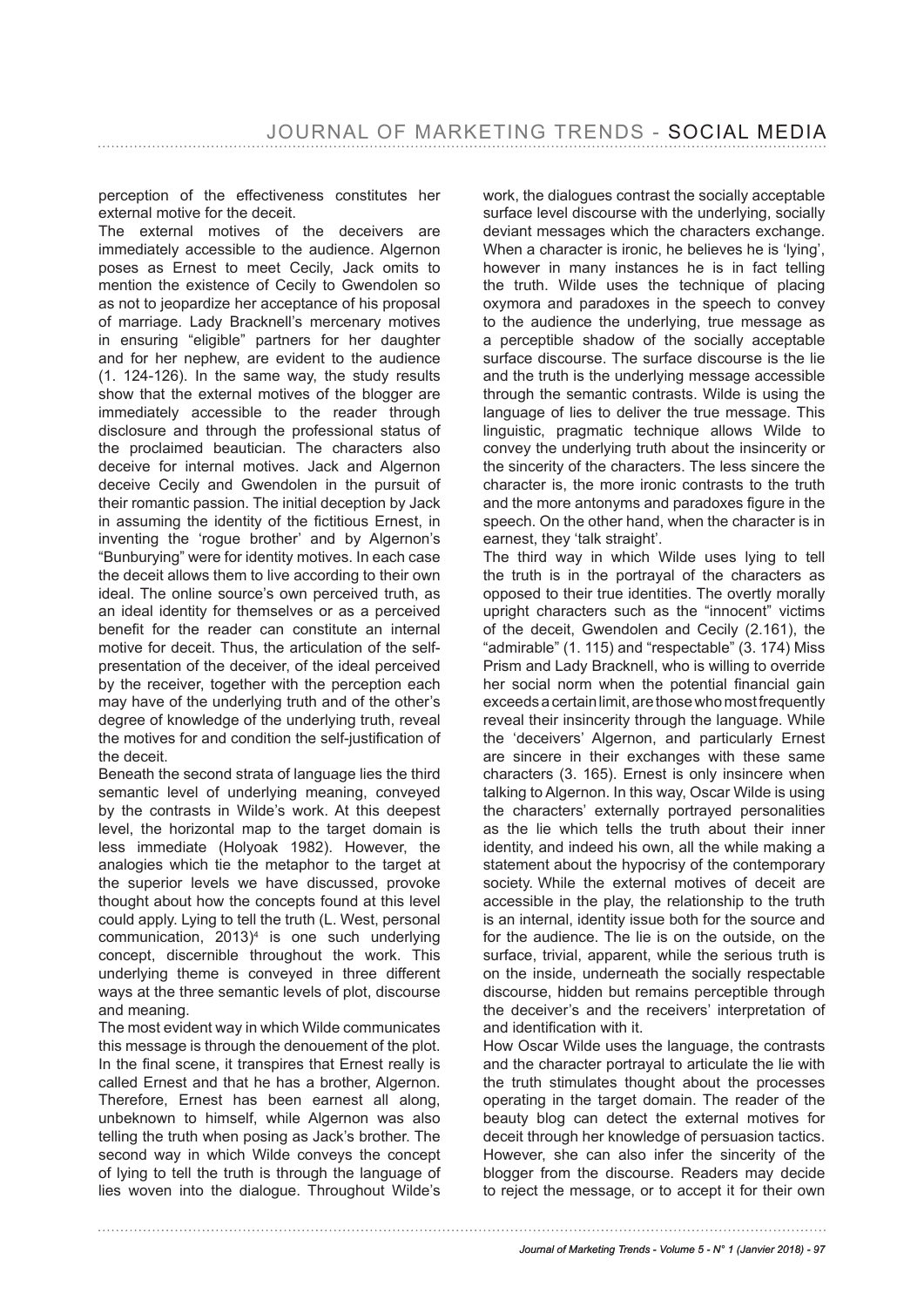identity driven reasons. For example, a reader may accept not totally convincing assertions about the benefits of beauty products because the idea of the youth preserving properties bolsters her ideal self-image. This raises questions about who, of the source and the reader is closest to the truth and what benefits the reader may draw from accepting what he consciously or unconsciously perceives as a persuasion tactic (Wei, Fischer and Main 2008). Moreover, the blogger may lie, as Jack/ Ernest do, without the intention to manipulate the audience, for her own internal identity driven motives, such as the level of expertise. The concept of lying to tell the truth therefore merits further exploration as we revisit the empirical study, with the aim of gaining insight into the bloggers perspective.

Our interpretation of the three semantic levels of the literary work (plot, style, meaning), has provided the new insights into the target domain which we have discussed *infra*. This has represented the horizontal mapping stage of the analogy. In the next section, we proceed to the problem-solving stage described in Holyoak's (1982) framework. This vertical process focusses on the target analog. We apply the salient insights which have emerged from the analogy to deploy three sequential analytical steps. First, we use the model at face-value to estimate the potential effectiveness of the contrasting truthful – deceitful blog contexts, according to the true identity of the online source as a professional (Jack) or as a layperson (Ernest). Second, the analogies from the discourse level of the allegory suggest that we further investigate the effectiveness under conditions where the blogger is not sincere in her product recommendations. Third, we consider how the concept of lying to tell the truth can be employed in conjunction with the study results to investigate the blogger's relationship with the truth, her selfjustifcation for deceit and provide a rationale for positing the likelihood of the deceit.

#### **The case study analysis following the semantic structure of the theatre script**

## *Act 1 (Level 1-Surface). The effectiveness of truthful versus deceitful blog presentations*

"The truth is rarely pure and never simple" (Algernon, 1. 116).

In this section, we examine the effectiveness of the 'truthful' versus the 'deceitful' blog presentations as shown in Table 4. The comparisons were not studied in the original paper and provide a deeper understanding of the target domain. The target study does not distinguish between a deceitful and a truthful blog presentation so, for the sake of our analysis, we assume that the true context is where the online source has an affliation with the

recommended brand. Neither do we know whether 'Agathe' is truly a professional beautician or truly a layperson, therefore we consider both perspectives in turn. We consider conditions where the source is in earnest about the product recommendations. We define effectiveness as the level of favourable intentions towards the products. However, we also examine perceived sincerity since this would be important to the source in terms of reputation. The online source estimates the effectiveness of the tactic versus the truth based on her intuition of the mechanisms of the model, if she would not be found out. Therefore, in this step we assume that the reader does not detect the deceit.

In the 'professional' blog versions, Agathe presents herself as a qualifed beautician. While the perceived expertise is higher in the case of a professional than in that of the layperson presentation (Table 1), we choose not to refer to the source as an 'expert'. More accurately, we defne 'expert' as referring to the level of true or proclaimed expertise regarding the recommended products. (Table 4 about here). Referring to the cases shown in Table 4, we order the discussion about the effectiveness of lying according to the 'true' professional (P) or layperson (L) status of the blogger and by 'degree of deceit'  $($ <sub>1</sub> omission,  $_2$  commission,  $_3$  omission and commission).

*The effectiveness of deceitful marketing attempts of a professional blogger (cases P1, P2, P3 of Table 4).* 

First, we examine case  $P_1$  where a professional beautician lies by omission about her fnancial interests in the recommended brand. This would be a risky tactic, exposing both the blogger and the frm to prosecution and to damage to their image. Moreover, readers are likely to be sceptical about the non-remunerated professional. The study supports this cautious view. The results (Table 1, Blog 4 versus Blog 3) show that disclosure will not make any signifcant difference to the level of inference readers make about the professional blogger's external or internal motivations. In the professional contexts, there is no signifcant relationship between the external motive inferences on perceived sincerity; remuneration is an accepted norm. However, the effect of the internal motivation inference on perceived sincerity is stronger when the professional beautician tells the truth than when lying by omission (Table 2, Blog 4 versus Blog 3). The professional beautician will be perceived as sincerer in her product recommendation if she discloses the affliation than if she does not. In addition, the effects of perceived sincerity and perceived expertise on intentions toward the product are stronger under

*98 - ISSN 1961-7798 - © 2009, International Marketing Trends Conference*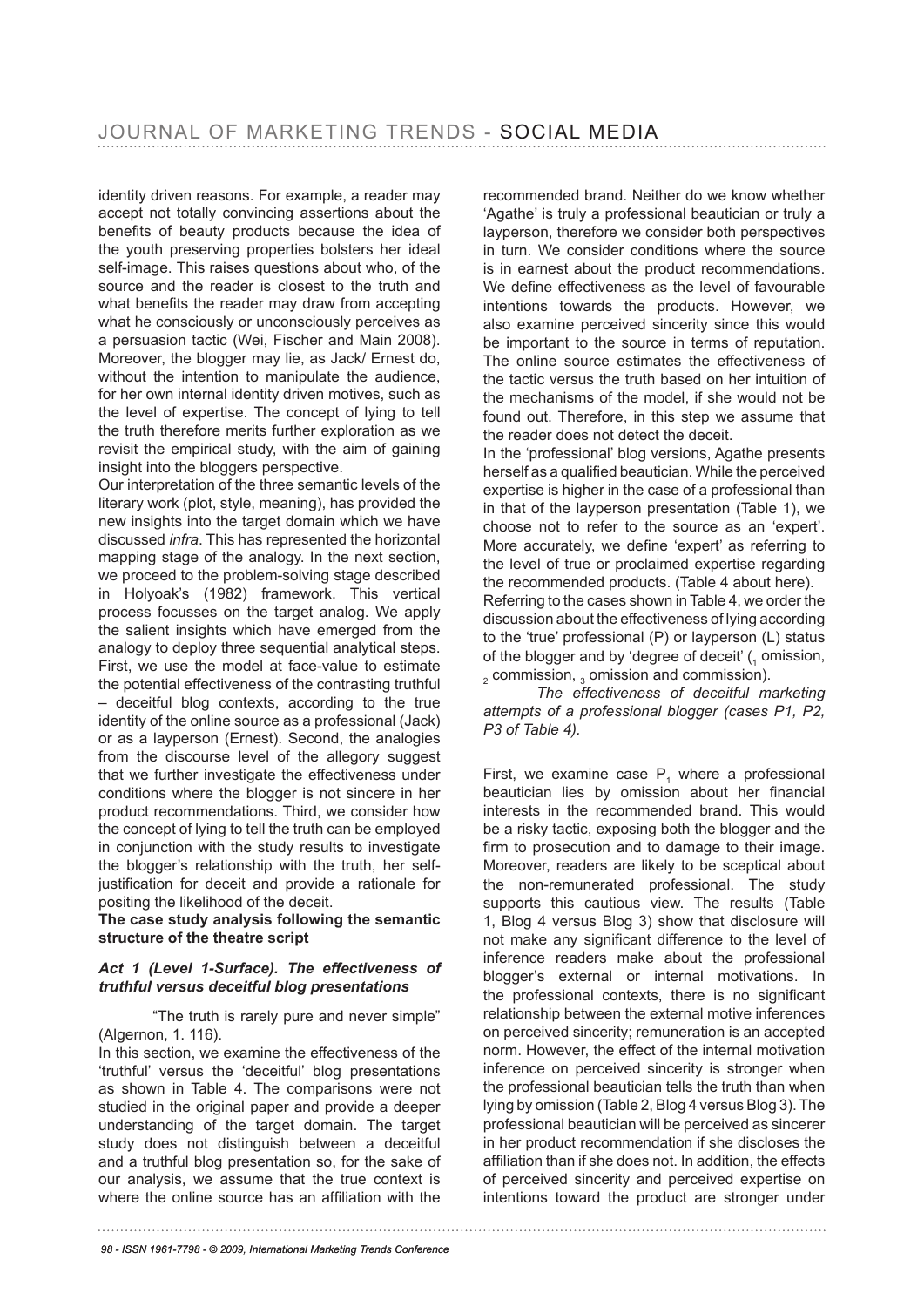professional transparency conditions than under the omission context (Table 3, Blog 4 versus Blog 3). The certainty of the disclosed remuneration disperses doubt. The study results therefore indicate that the professional beautician's product endorsements will be more effective if she discloses her fnancial interests than if she lies by omission. Next, we examine case P2 where a professional beautician lies by commission, presenting herself as a layperson while remaining candid about the affliation. The tactic would remain legal, if untruthful. The results (Table 1, Blog 4 versus Blog 2) support the online source in thinking that, as a layperson, her internal passion – sharing motives are more accessible to readers than under her true professional identity. While Iving by commission makes no difference to the level of the external motivation inferences, due to the disclosure. If the blogger reveals her professional status, the internal motive will have a stronger positive effect on perceived sincerity than it would under layperson – disclosure conditions. In addition, if she lies by commission the external motive inferences from the disclosure will diminish the perceived sincerity while there will be no signifcant effect when telling the truth (Table 2, Blog 4 versus Blog 2). This result indicates that the transparent professional will be perceived as sincerer than a remunerated layperson, if she is able to convey her passion-sharing motivation. Whereas the disclosed remuneration will detract from the perceived sincerity if she poses as a layperson. This can be due to the apparent confict of interests between the self-presentation as a layperson and remuneration. As in Wilde's character portrayals, the paradox is a semiolinguistic cue to the underlying truth. The perceived sincerity and the expertise conveyed by the disclosure (Table 1, Blog 4 versus Blog 2) will positively affect the intentions towards the product under both conditions (Table 3, Blog 4 versus Blog 2). Thus, the transparent professional beautician will be more efficient when undisguised, if she is perceived as earnest about her product recommendations.

Finally, we examine case  $P_3$ , where the professional beautician lies by commission and by omission in presenting herself as a non-remunerated layperson. This is the classic stealth scenario which might involve an online source, alone or in collusion with the brand, or a brand might produce an entirely fictitious 'flog'. The assumption is that due to the social media norm, a non-remunerated passion sharing layperson should appear sincerer and thereby more convincing than a remunerated professional. This view is initially supported by the signifcantly higher (lower) levels of internal

and (external) motivation inferences made by readers of the stealth blog as opposed to the truth (Table 1, Blog 4 versus Blog 1). As expected, the undetected stealth blogger is perceived as being more motivated by the desire to share a passion and less motivated by external incentives while the candid professional is perceived as being more motivated by remuneration and less by internal motives. However, the study results encourage the truthful context. The positive effect of the internal motive inference on perceived sincerity is stronger in the case of the professional – disclosure context than in the stealth context. Moreover, the external motive inference from the professional – disclosure presentation has no significant impact on the perceived sincerity of the endorsements. Yet if readers make inferences of external motives in the stealth scenario, it will signifcantly reduce perceived sincerity (Table 2, Blog 4 versus Blog 1). Thus, at the same level of ability to make her passion sharing motives accessible to the reader, the professional remunerated blogger will be perceived as sincerer if she tells the truth than in an undetected omission-commission stealth attempt, even more so if the reader conjectures that the 'amateur' content editor has fnancial interests. *In fne*, the effects of the perceived sincerity and of perceived expertise of the blogger on the product intention are stronger under truthful conditions than in the stealth scenario (Table 3, Blog 4 versus Blog 1). Therefore, the law abiding, candid professional is more efficient in telling the truth than by posing as a non-remunerated amateur, if she is perceived as sincere. In all the above cases it is not effective for the professionals to lie whether by omission or by commission or both, if they are able to convey their passion sharing motive and if the product endorsements are perceived as being earnest.

The efficiency of a layperson lying *by omission and/or by commission about her remuneration and/or about her professional status*  (cases  $L_1$ ,  $L_2$ ,  $L_3$  of Table 4).

A layperson could be tempted to lie by omission about her affiliation (case  $L_1$ ) for fear that scepticism about her passion-sharing motives will make the recommendations less credible and less convincing. The case study shows that omitting to reveal the confict of interest will not increase the level of inference the readers make of the layblogger's internal passion sharing motives (Table 1, Blog 2 versus Blog 1). However, the signifcant positive effect of the internal motivation inferences on sincerity is greater under layperson omission conditions than when telling the truth. In addition, the negative effect of external motivation inferences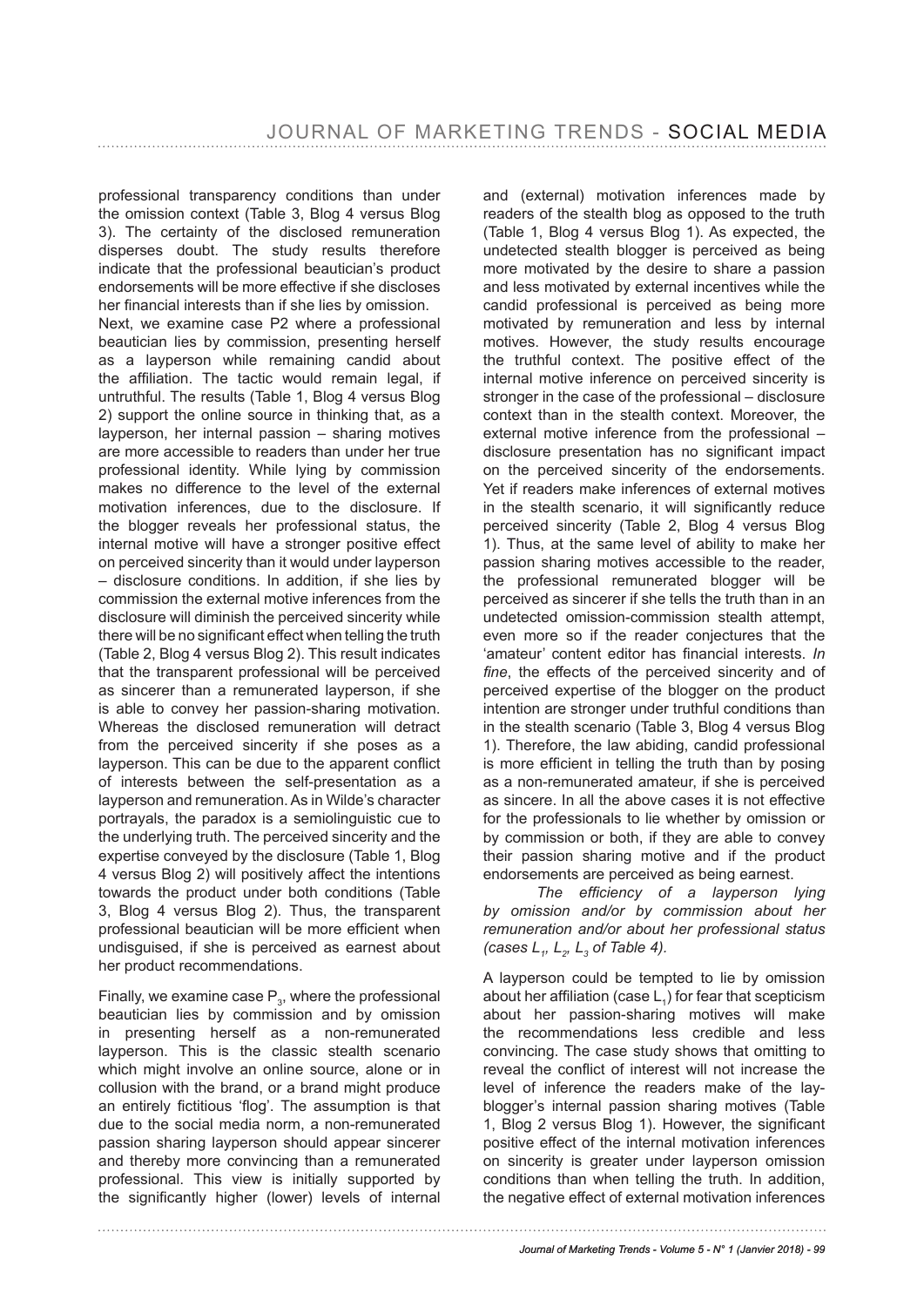on perceived sincerity will be weaker if the layblogger is covert (Table 2, Blog 2 versus Blog 1). Thus, through the effects of the motive inferences on perceived sincerity, the layperson blogger is founded in fearing that if she reveals her fnancial interests, her recommendations will be perceived as less sincere. The effect of perceived sincerity on product intentions is positive and not significantly different under covert or truth conditions. While the positive effect of perceived expertise conveyed by disclosure is offset by the low average in the layperson context (Table 3, Table 1, Blog 2 versus Blog 1). Overall, the study results indicate that a layperson will be more efficient in lying by omission than in disclosing the affliation.

An affliated amateur beauty enthusiast might lie by commission in presenting herself as a trained beautician (case  $L_2$ ). She may hope that the professional status would increase the cogency of her arguments through the conveyed expertise, all the while making her remuneration more acceptable. As discussed *infra* (Table 4, case P<sub>2</sub>), the comparison of the study results between Blog contexts two and four shows the professional selfpresentation to be more effective*.* The transparent lay-blogger's recommendation will be more effective if she lies by commission.

If the affliated lay-blogger masquerades as a nonremunerated professional (case L<sub>3</sub>), the results of the study are mitigated. Telling the truth or lying makes no difference to the mean level of external motivation inferences (Table 1, Blog 2 versus Blog 3). The external motivation of the candid layperson is accessible both through the disclosure of her fnancial interests and through the commercial, professional cue. However, under truthful layperson – disclosure conditions, the external motivation inferences signifcantly decrease perceived sincerity as opposed to no effect under deceitful nonremunerated professional conditions. Moreover, the positive effect of the internal motivation inference on the perceived sincerity of the transparent layblogger's recommendation is weaker than when lying by omission and by commission (Table 2, Blog 2 versus Blog 3). Nevertheless, the effect of the perceived sincerity on the product intention is higher in the case of the candid layperson than in the deceitful scenario. While the, albeit lower, perceived expertise in the truthful context (Table 1, Blog 2) will contribute to efficacy (Table 3, Blog 2 versus Blog 3). We suggest that this mitigated result is due to the equivocal presentations of the remunerated layperson and of the non-remunerated professional, considering the social and trade norms. Thus, the affiliated layperson is more certain to be efficient if she lies by omission or by commission but not both.

From the legal and ethical standpoints, the greater efficiency of the covert layperson versus disclosure poses a challenge. On the other hand, an amateur claiming false professional qualification could represent a health and safety danger for consumers and consequently put brands' reputations at risk. Moreover, amateur bloggers are potentially difficult for firms to control.

At this, surface level stage of the analysis of the reported study results, we derive the following analogic understanding. Jack (the true professional) is more efficient in being truthful than in deceiving, if he is perceived as sincere. While Ernest (the true layperson) would be more tempted to lie by omission or by commission, but not both. Below, we revisit the data in the light of the second, semantic level of the theatre script. This, second interpretive level of the case study articulates the internal motivations of the deceiver with the receiver's perceptions of them.

#### *Act 2 (Level 2-Discourse). The effectiveness of the truthful versus the deceitful blog presentations when the blogger is not Earnest.*

"In matters of grave importance, style, not sincerity is the vital thing" (Gwendolen, 3. 165). This section presents an extension of the model (Holyoak 1982) under conditions of low internal motive inferences, not examined in the 2014 paper. Wilde's second semantic level reposes on the interpretation the receiver makes of the discourse, dependent on the receiver's own ideals and motives. The study results show that the effectiveness of the product recommendation depends on the interpretation the reader makes of the semiolinguistic cues in the blog presentation. The horizontal map to the study therefore operates at the level of the inferences the reader makes of the internal and external motives of the blogger. Up until this point, we have considered the effectiveness of the truthful versus the deceitful blog contexts on the basis that the product recommendations are sincere. If the product recommendations are not in earnest, the internal passion-sharing motive may be expected to be less clear. It is likely that the reader would be able to detect this, just as the audience can detect through the style of the discourse when the character of the play is sincere. Thus, the analogy prompts us to apply the model to consider the effectiveness of the endorsements at low internal inference levels. Let us re-examine the guerrilla marketing context (case  $P_3$  of Table 4). Considering the effects presented in Tables 2 and 3, the truthful blog presentation (Blog 4) prevails over the stealth presentation (Blog 1). However, the position is reversed at low internal passion-sharing motive inference levels. **(**Figure 1 about here).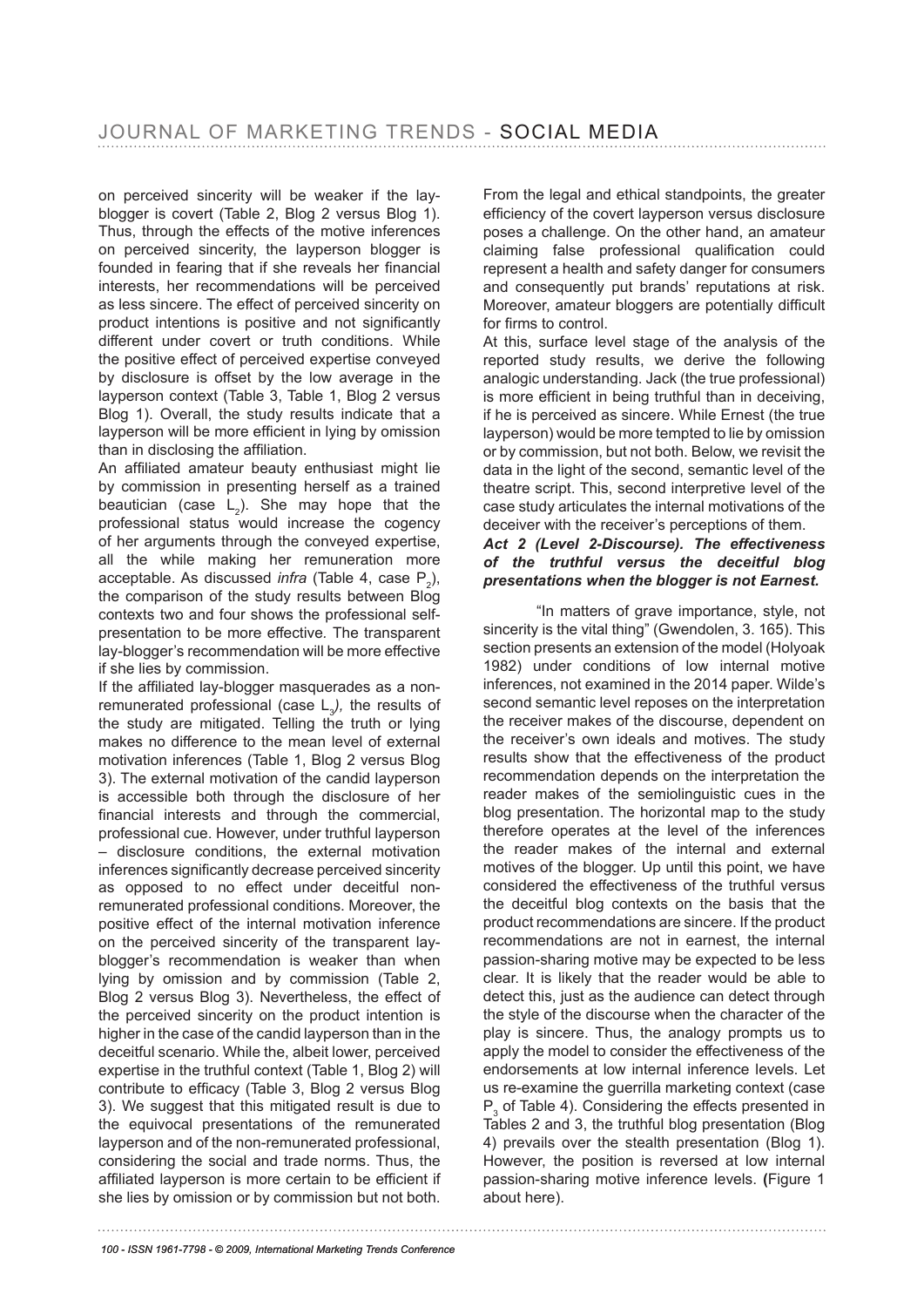Figure 1a shows the perceived sincerity predicted by the internal motivation inference for the stealth and for the truth blog contexts where the external motivation inference is fxed at four, the median value for the professional-disclosure blog (Blog 4). If the stealth deception (Blog 1) is effective, the external motive inference should not likely be higher than four in the seven-point scale. In the case of the truthful presentation (Blog 4), the level of external motive inference is accessible from the disclosure and, due to the professional selfpresentation, it has no signifcant effect on the perceived sincerity. Although, at the median level of the external motive inference, the truth context generates higher perceived sincerity irrespective of the level of internal motive inference, there is only a marginal gap at the higher end of the internal inference scale. In addition, when considering the perceived sincerity predicted from the respective median values of the stealth and the truth internal inferences as shown by the bullet points, the stealth solution performs better than the truth.

In Figure 1b, the predicted values of perceived sincerity are carried over from Figure 1a to infer the levels of positive intentions towards the product. When perceived sincerity is below the values predicted by the median internal inferences in the respective blogs, the stealth presentation proves more effective than the truth. If the blogger is not in earnest about the products she is recommending, the internal motive inferences are likely to be less accessible than they would be if she were sincere, thereby lowering the perceived sincerity such that the stealth context is more persuasive than the truthful presentation. This provides a clear fnancial incentive for adopting stealth tactics if the source is insincere about the product endorsements. On the other hand, at high levels of passion sharing, the increased earnestness about the products would favour the professional disclosure context. The externally motivated commercial source would be more tempted to commit a stealth attempt when the product recommendations are less sincere. Whereas the earnest professional blogger would be more founded in telling the truth. If Jack is insincere, he is more efficient if he poses as Ernest. If he is in earnest, he is better off telling the truth.

#### *Act 3 (Level 3 – Meaning). The opportunity for and the self-justifcation of deceit*

"The vital Importance of Being Earnest" (Jack, 3. 180). At the third, pragmatic level, we resolve our central research problem. We use an entirely new concept, lying to tell the truth, imported from the analogy. The results presented in table 5 reverse the perspective of the original research from the consumer to the blogger.

As lying is wrong, the independent blogger would have to overcome a moral inhibitor to lie to her readers, perceived as honest citizens. On the other hand, there is no such internal inhibitor in the case of a stealth attempt by an advertiser. A stealth attempt or insincere product recommendations on the initiative of the brand alone, or in collaboration with a blogger, will be externally motivated. While deceit on the initiative of the independent content editor can also be self-justifed through internal motivation.

People can self-justify deceit for the common good. Journalists self-justify using stealth tactics to deceive sources as they are often seen as being morally less upright than the readers who should be defended at all costs (Lee 2004). A lay-blogger may justify lying to the advertiser about her professional status to restore the balance of power between herself and the frm. Or she may be tempted to lie about her professional status for identity driven motives if she is temporarily out of a job or if she believes she has professional-level expertise. If the online source earnestly feels that the product recommendation is in her readers' best interests, she may choose not to reveal her fnancial interests for fear that consumers would be less inclined to follow her advice, or she may pass herself off as a trained beautician to make her arguments more cogent. In both cases a passion sharing motive could cause her to lie, notwithstanding fnancial gain. Since lying by commission is perceived as more wrong than lying by omission, it is more likely that a lay content editor would be tempted to omit her fnancial interests than that she would lie about her identity or about the product recommendations. It follows that the externally and or internally motivated lay-blogger could more easily selfjustify lying by omission than by commission, while the externally motived professional blogger or stealth advertiser can deceive by omission and or commission through the lack of internal inhibition in a professional context. However, in considering the concept of lying to tell the truth, we propose that the level of expertise of the blog editor can sway these principles.

#### *Lying to tell the truth.*

The more certain an individual is about something, the less likely they are to lie about it since they are more conscious of their act. On the other hand, when people are less sure about the facts and deception is in their best interests, they are inclined to "fudge". In other words, they lie or omit based on the idea that what they are saying may turn out to be the truth. Leblois and Bonnefon (2013) demonstrate this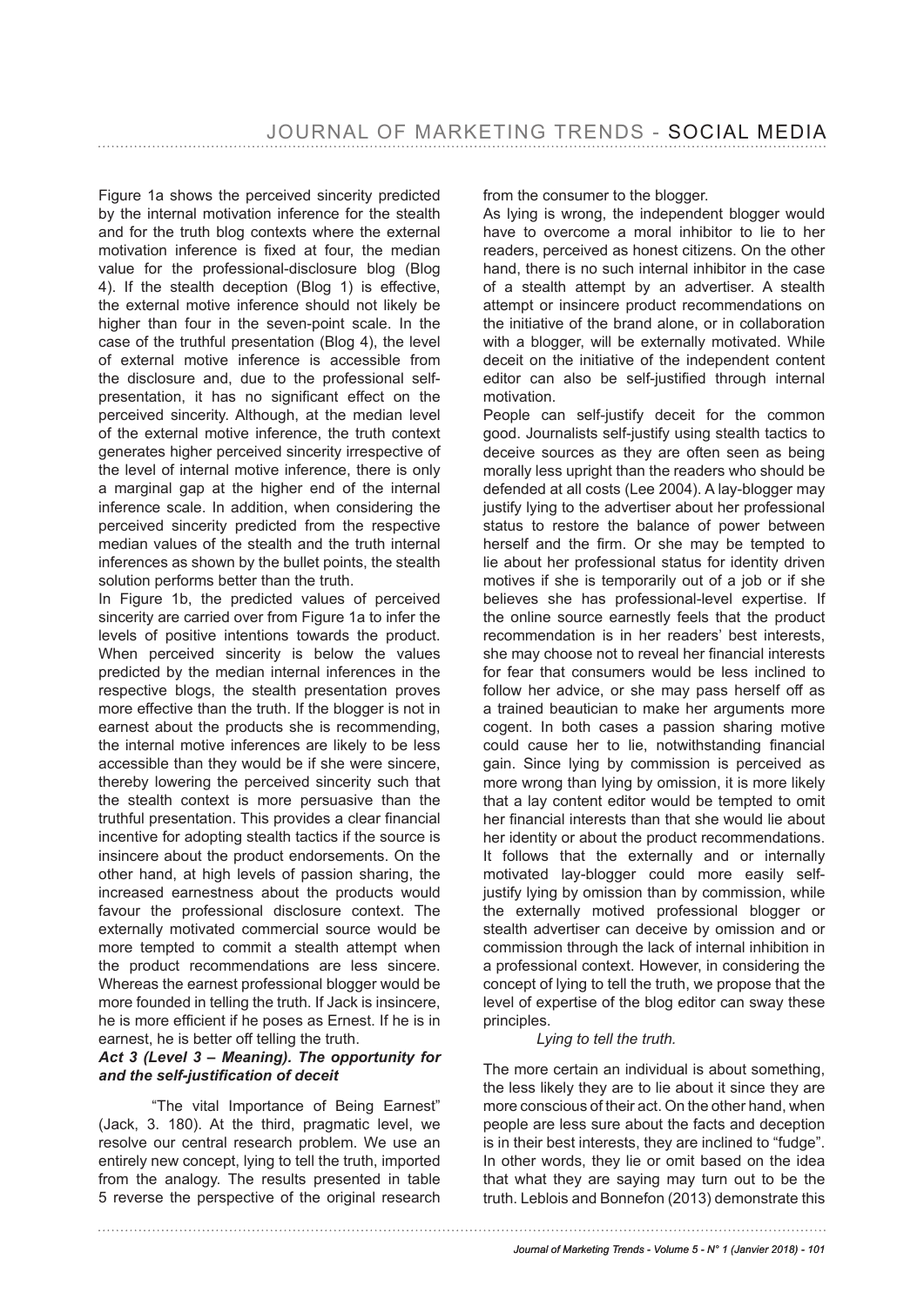principle empirically. To this extent, fudging is a way for the liar to give him or herself the benefit of the doubt. In the context of the online source, fudging could occur if the content editor both has a fnancial incentive and lacks expertise about the products she is recommending. She may make assertions about the products of which she is not certain but which she imagines could turn out to be true. On the other hand, a blog editor with expert product knowledge should be less likely to make insincere recommendations. The deceitful expert would need a different self-justifcation, such as a disregard for consumers as potential liars themselves. An independent, expert, blog editor would therefore be unlikely to make false product endorsements to honest readers. While an amateur blog editor may fudge.

#### (Table 5 about here).

Drawing on this rationale, Table 5 examines the relative effectiveness of the different deceitful presentation narratives (professional status, level of expertise) according to the nature of the deceit compared to the underlying truth. From this summary we can appreciate the strength of the temptation to deceive. In columns i and ii of Table 5, we use the model to infer the effectiveness of the deceitful tactics versus the truth at high (i) or low (ii) inference levels. In column iii, we further consider the opportunity for "fudging" insincere product recommendations. To estimate the effectiveness of deceit compared with the truth, we apply the same method as previously shown in Figure 1 to all of the cases in Table 5. We carry over the perceived sincerity predicted from the internal motive inferences to infer the level of the reader's favourable product intentions.

The level of opportunity to fudge insincere product recommendations (column iii) is posited as relatively high in all the 'true amateur' cases where product expertise is low. On the other hand, the level of opportunity to fudge is posited as low in all the 'true expert' cases where product expertise is high. Below, we use table 5 to discuss the likelihood and the motives for deceit according to the true identity and to the level of expertise of the online source. The shaded cells in columns i-iii of table 5 show the conditions under which the underlying mechanisms of the model infer the likelihood of digital deceit to vary.

#### *The likelihood of deceit by a lay-blogger (cases a-f of Table 5).*

Considered together, columns i, ii and iii of Table 5 offer the degree of risk of deceit under each of the six conditions. The layperson case which affords the broadest spectrum for deceit is that of the affliated, amateur layperson lying both by omission and by

commission (case c). Case c is the only case where the effectiveness of the deceit is equivalent to that of the truth, independent of the level of passion sharing inferences (columns i and ii). Whether the source is sincere or not about the product endorsements, lying is as effective as telling the truth. Moreover, due to the lack of expertise, the opportunity for fudging insincere product recommendations is relatively high (column iii). Case c is therefore a plausible situation where the misguided, amateur lay-blogger may be tempted to self-proclaim false professional qualifcations while at the same time making uncertain claims about the product benefits for undisclosed fnancial gain. However, the enlightened amateur blogger will fear consumer scepticism about a professional not having any affliation with the brands she recommends. As previously shown, under professional/non-disclosure conditions, the perceived expertise is lower (Table 1) than when the affliation is disclosed, and has no effect on intentions towards the product (Table 3). Therefore, in case c, the risk of deceit is posited as moderate. In the remaining layperson cases, either the deceitful, insincere product endorsements are less effective than the truth (cases a, b) or the opportunity for fudging is low (cases d, e, f). Therefore, only laybloggers who are in earnest about the product endorsements should be tempted by the greater effectiveness of non-disclosure (cases a, d) or of falsely claiming professional status (cases b, e). Thus, we posit that the layperson who deceives by omission or by commission would be most likely to do so with earnest, passion sharing motives, through fear that either disclosure or her 'amateur' status (but not both) would make her recommendations less cogent. When Ernest is insincere his readers will detect the insincerity. They may choose to believe him for their own identity driven motives. When Ernest is earnest he may lie by omission or by commission to better tell what he believes is the truth.

#### *The likelihood of deceit by a professional online source (cases g-l of Table 5).*

When the product endorsements are sincere, and the professional online source is able to convey her passion sharing motives (column i), she is always more efficient in telling the truth. Therefore, in addition to the legal obligations and the moral inhibitor, sincere professionals, certain about the product benefts, should have no external motive for deceit. If the professional blogger's endorsements are insincere (column ii), this could occur either as fudging through lack of expertise about the products (cases g, h, i) or, in the case of a true expert, through a cynical disrespect of her readers

*102 - ISSN 1961-7798 - © 2009, International Marketing Trends Conference*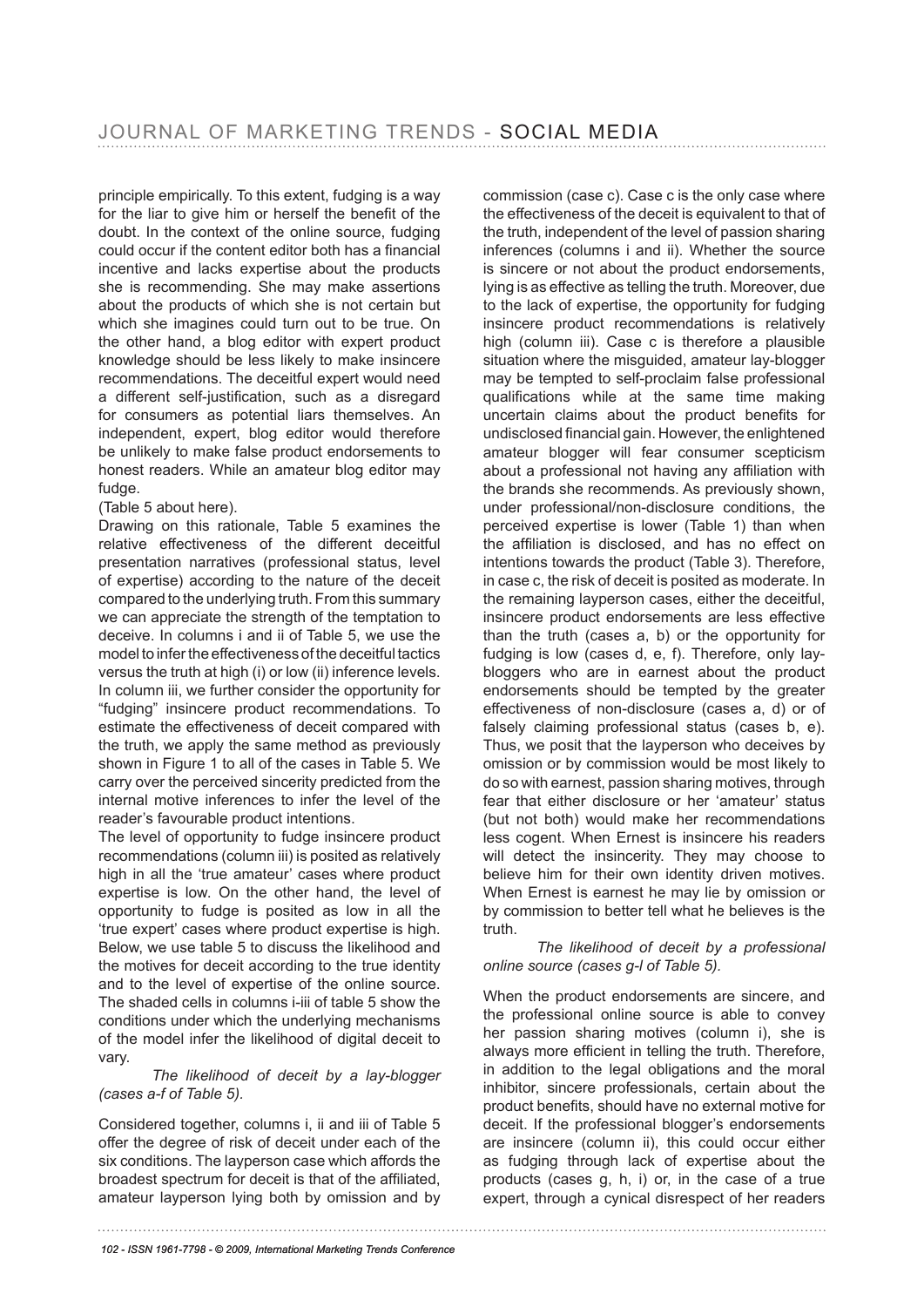(cases j, k, l). Both cases are unlikely. A professional beautician would have the product expertise, unless the products are new to her or unless the brand makes false claims which the beautician believes. In addition, it is unlikely, that an independent professional would hold her readers in disregard. Therefore, we posit a moderate level of risk of deceit in cases g to k. Cynicism is possible however, in the case of a fictitious blog. Since the advertiser has expert knowledge of the frm's own products, stealth 'fogs' belong in case l. If, through cynicism, the fake blog message is not delivered with earnestness, then deceit is more effective than the truth. The unscrupulous, insincere expert has a clear motive for going under cover. Overall, a true independent professional is more likely to be earnest than to be insincere and more efficient in telling the truth than in being deceitful. While a fictitious blogger could efficiently lie. Either Jack is reliable, respectable John. Or he is the fictitious Bunbury; he is himself the lie.

#### **The Denouement**

The research focus of this paper is to elucidate in which contexts third party bloggers are most likely to produce intentionally deceitful content. For the intention to be carried out, the blogger must frst evaluate the efficacy of the tactic. The higher the perceived effectiveness of the deceitful tactic, the greater the temptation to deceive. The original (2014) authors' paper shows that the efficacy differs according to the trade professional or consumer peer social norm adopted by the blogger and according to the accessibility of the internal and external motives to the blog followers. This paper provides a deeper and more accessible understanding of the results through the comparison of the cases shown in Table 4. Flogs by cynical professionals (Bunburies) and deceitful online content by Earnest lay-bloggers are more effective in generating product intentions than the truth. While the transparent, sincere professional (John) is the most efficient of them all.

The analogy further led to examining the comparative effectiveness of the deceitful contexts under high and low internal motive inference conditions, not considered in the original paper. Finally, the new concept of lying to tell the truth, imported from the analogy, completes the reversal of the perspective of the original work from the consumer to the blogger. The danger of digital deceit is particularly acute in the case of genuine amateur enthusiasts who may fudge inaccurate statements about the products. Ego centric motives, the perceived superior effectiveness of deceitful tactics, combined with low product expertise are difficult factors for managers to control. The "uberization" of social media

affliations is under way through open access dot. com intermediaries and e-retailer social advantage programs (Kamerer 2015). This can massively increase the numbers of lay content editors at risk of causing damage to their own and brands' reputations through non-disclosure and fudging. The case study results suggest that one way of setting amateur lay-bloggers on the right track is through controlled professionalization. The objective is that, as the blogger's income from affliation increases, she should adopt the professional trade norm rather than the ambiguous social infuencer norm. The work provides supporting information that brand managers should accompany the blogger's development from amateur lay person status through to the expert professional. In the first stage, they should educate amateur online sources about the products so that they are not tempted to fudge. When the product knowledge is acquired, they can certify lay-experts. The certifcation will confer the perceived expertise which the study demonstrates increases the effectiveness of transparency. In addition, the certifed recognition of the layblogger's expertise will remove the internal motive for lying by commission and justify the disclosure of the affliation through the professional norm. People can lie because they fear the reaction of others if they speak the truth. Educating individual bloggers about the effectiveness of the perceived expertise can remove that fear without lessening the passion. The sincere, transparent professional is always more efficient than if she were to lie, even more so for the greater earnestness in the product recommendations. Overall, the results encourage brands to professionalize their affliated online sources, conferring expertise and making the disclosed remuneration acceptable, while convincing them that the products are in the end users best interests, so that the internal passion sharing motive will be high and leverage the greatest efficiency.

Social infuencers are increasingly under contract with agencies mediating the relationship with the brand (Holmes 2015). Bloggers may even become agents themselves (Feret 2016). Increased fnancial rewards have been shown to « crowd out » internal motivation (Anghelcev, 2015 cited by Burns 2016). The case study analysis shows that at lower than median internal motive inference levels, the professional blogger is more efficient in deceiving by omission or by commission. Thus, as external motivation increases, the professional infuencer will be more tempted to deceive. Moreover, as Kamerer's (2015) study shows, infuencer blogs tend not to be as transparent as FTC guidelines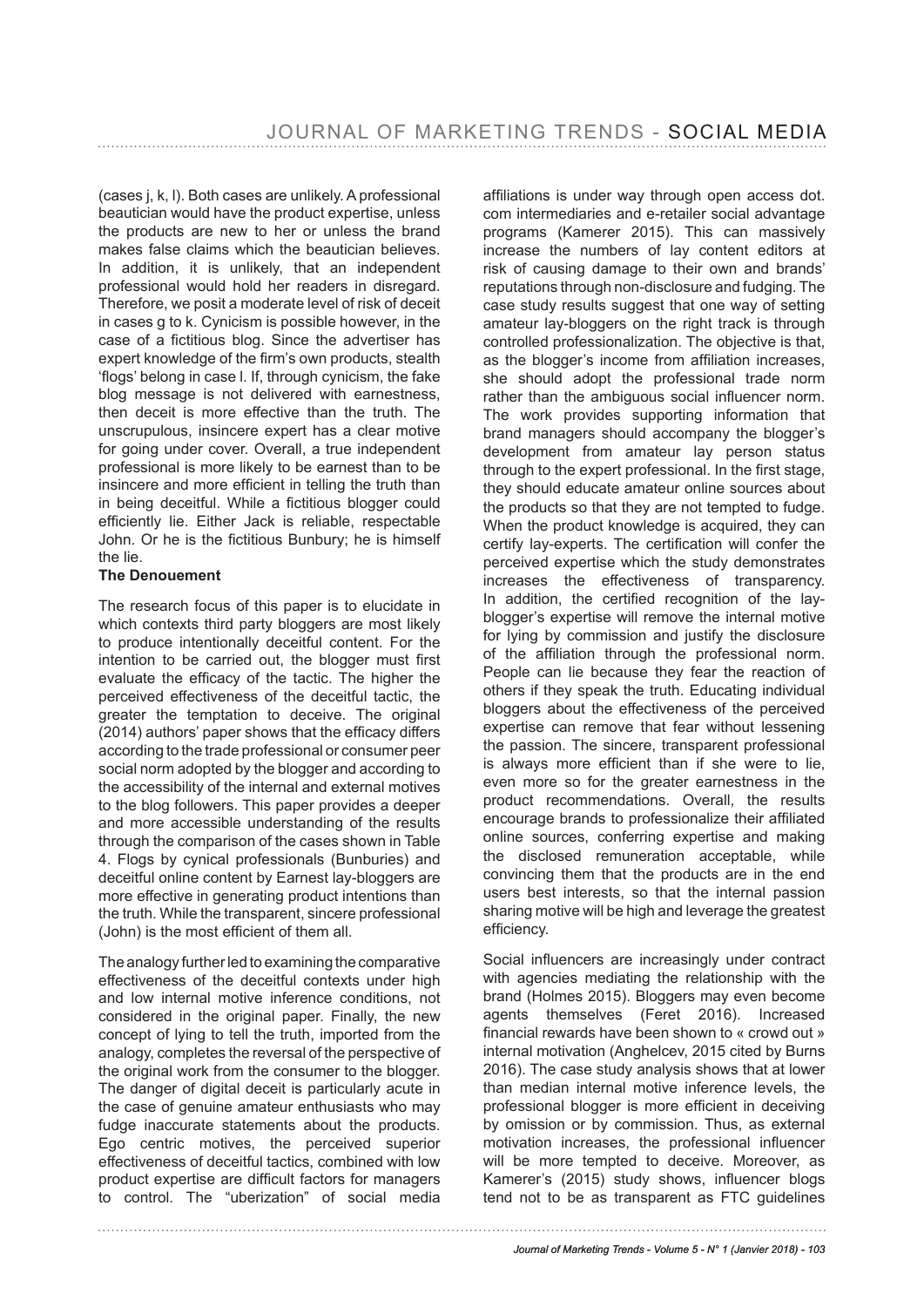would require. It is therefore the brand manager's responsibility to counter these dangers through establishing and managing direct relationships with the bloggers.

(Figure 2 about here).

Figure 2 synthesizes, from the bloggers perspective, the processes inferred from the discussion of the results *infra*. A direct relationship with the brand will reduce the risk of digital deceit through education. The brand certifcation program will reduce the perceived effectiveness of the deceit, increase the perception of the risks of deceit and lower the propensity to fudge through the acquired product expertise. A fully agency mediated relationship between the blogger and the brand bears risks of the blogger becoming herself infuenced by the confict of interest between the advertising and the independent editorial norms.

Finally, table 5, together with the character insights from the analogy provide the foundation for a typology of social media content editors to be managed as individuals rather than as mediated infuencers. John is the transparent, honest trade professional, Ernest is the remunerated lay-blogger, tempted to lie for identity and passion sharing driven internal motives. Algernon is the cynical professional writing Bunbury, the "flog". These different characters require different treatments. Neither can one ignore the complicity of Gwendoline and Cecily, the followers of the beauty blog who may enter the deceit for their own benefits. They may choose to ignore high external motive inferences to keep intact the beautiful image of the passionate peer. Touch the image with an overtly explicit disclosure statement and it will be gone. A subtler consumer protection measure would be to audit online the level of external inferences consumers make of affliated infuencers, with the objective of monitoring a threshold beyond which the Persuasion Knowledge Model becomes inoperative.

In this paper, we have used only some of the concepts vehicled in the work of Oscar Wilde. Some examples are the concept of self (ideal, proclaimed - portrayed, perceived), relationship to the truth (proclaimed, perceived, underlying), self-justifcation of deceit, lying to tell the truth, certainty versus doubt, social norms. Our choice of "The Importance of Being Earnest" is justifed by its multilevel semantic depth and by the profound understanding Wilde has of social interaction. An understanding that we demonstrate can be grounded with empirical research. Marketing scholars have begun to use art to stimulate thought (Ladwein 2017). The precise

juxtaposition of the theatre script with the target domain supports the potential of the literary arts as research material.

The authors received no financial or technical assistance for this paper.

The authors thank Reviewer 1 for the kind and pertinent comments which helped fnalize this paper. They also thank Claire Micheaux for her insightful remarks on an earlier version.

#### **References**

Brunk, Katja H. (2010), "Exploring Origins of Ethical Company/Brand Perceptions - A Consumer Perspective of Corporate Ethics," *Journal of Business Research*, 63 (3), 255–262.

Burns, Kelli S. (2016), "How the top social media brands use infuencer and brand advocacy campaigns to engage fans," in *Public Relations and Participatory Culture: Fandom, Social Media and Community Engagement*, Hutchins Amber and Nathalie T.J. Tindall, eds. New York : Routledge, 58- 70.

Campbell, Margaret C., Gina S. Mohr, and Peeter W. J. Verlegh (2013), "Can Disclosures Lead Consumers to Resist Covert Persuasion? The Important Roles of Disclosure Timing and Type of Response," *Journal of Consumer Psychology*, 23 (4), 483–495.

Evans, Nathaniel J. and Dooyeon Park (2015), "Rethinking the Persuasion Knowledge Model: Schematic Antecedents and Associative Outcomes of Persuasion Knowledge Activation for Covert Advertising," *Journal of Current Issues & Research in Advertising*, 36 (2), 157–176.

Federal Trade Commission (2014), "Guides Concerning the Use of Endorsements and Testimonials in Advertising," (accessed March 21, 2016), [available at http://www.ecfr.gov/cgi- bin/tex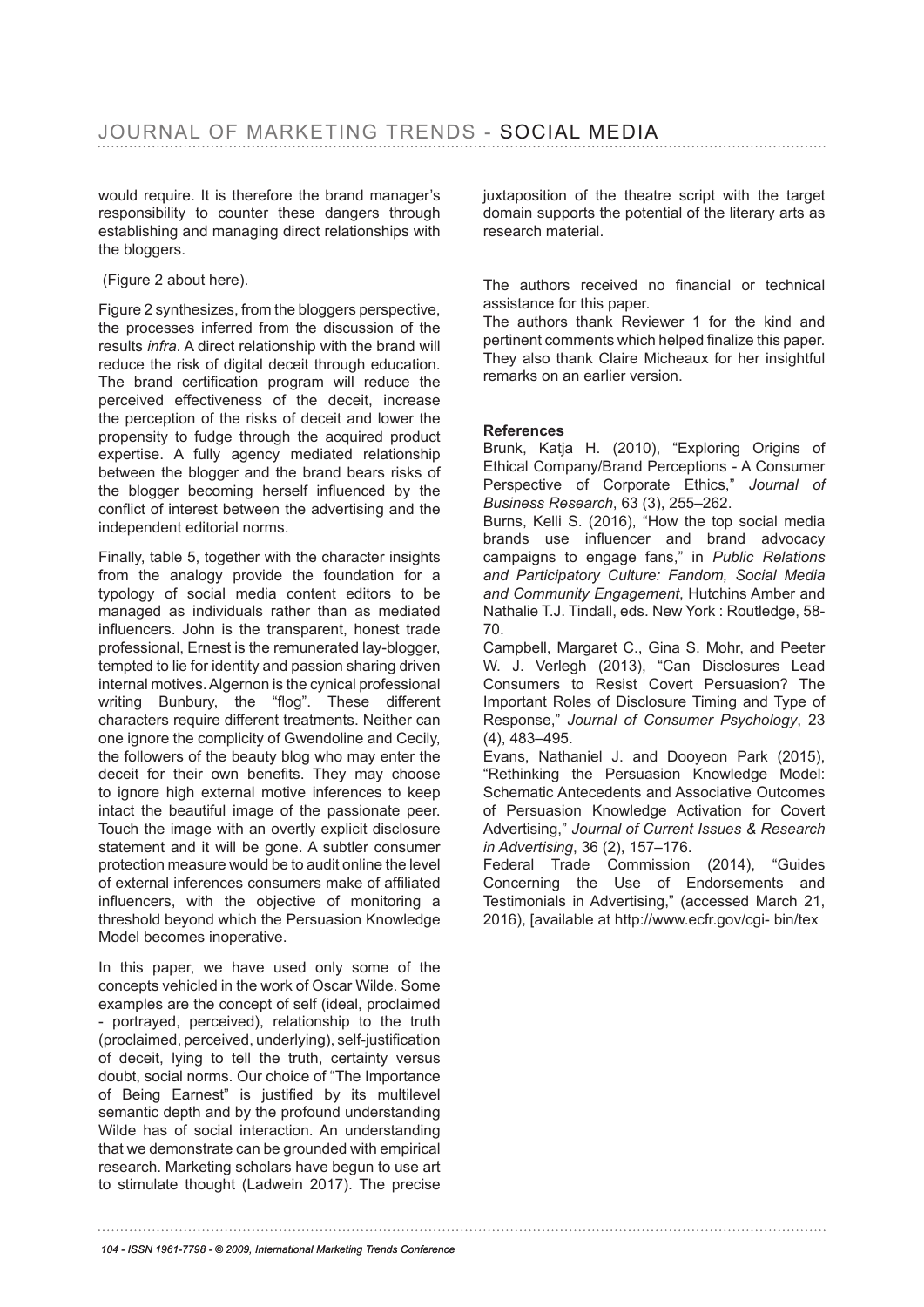## **TABLE 1**

### **Means Tests for the Four Experimental Blogs**

|                                                | <b>External</b><br>motive<br>inference | <b>Internal</b><br>motive<br>inference | <b>Perceived</b><br><b>Sincerity</b> | <b>Perceived</b><br><b>Expertise</b> | <b>Product</b><br><b>Intention</b> |
|------------------------------------------------|----------------------------------------|----------------------------------------|--------------------------------------|--------------------------------------|------------------------------------|
|                                                | M(SD)                                  | M(SD)                                  | M(SD)                                | M(SD)                                | M(SD)                              |
| Overall                                        | 3.73(1.65)                             | 5.51(1.42)                             | 4.63(1.32)                           | 3.80(1.54)                           | 3.92(1.51)                         |
| $Blog 1 (n=106)$<br>Layperson/Non-disclosure   | 3.42(1.73)                             | 5.89 (1.28)                            | 4.87(1.32)                           | 2.86(1.19)                           | 4.00(1.51)                         |
| Blog $2(n=81)$<br>Layperson/Disclosure         | 3.44(1.57)                             | 5.88 (1.27)                            | 4.90(1.23)                           | 2.91(1.14)                           | 3.94(1.47)                         |
| $Blog 3 (n=82)$<br>Professional/Non-disclosure | 4.06(1.62)                             | 5.32 (1.28)                            | 4.16(1.23)                           | 4.61(1.26)                           | 3.89(1.43)                         |
| $Blog 4 (n=114)$<br>Professional/Disclosure    | 3.99(1.58)                             | 5.05(1.58)                             | 4.56(1.36)                           | 4.74(1.36)                           | 3.84(1.60)                         |

Levene's tests validated equal variance for all variables. The Scheffé Post Hoc tests show significant differences in 45 mean external motive inference between the contexts [1 and 3] and [1 and 4]. Mean internal motive inferences and perceived expertise are significantly different between [1 and 3], [1 and 4], [2 and 3] and [2 and 4]. Significant differences in mean perceived sincerity exist between the contexts [1 and 3] and [2 and 3]. There were no significant differences in mean product intentions between the blog contexts.

## **TABLE 2**

#### **The Effects of the External and Internal Motive Inferences on Perceived Sincerity**

| $dv =$ Perceived Sincerity          | External motive inference Internal motive inference F |         |           |     |
|-------------------------------------|-------------------------------------------------------|---------|-----------|-----|
| Layperson                           | $-.23**$                                              | $43**$  | 43.83**   | .32 |
| Blog 1: Layperson/Non-disclosure    | $-.18*$                                               | $.55**$ | $36.00**$ | .41 |
| Blog 2: Layperson/Disclosure        | $-31**$                                               | $27*$   | $12.16**$ | .24 |
| Professional Beautician             | .05                                                   | $.59**$ | $48.51**$ | .34 |
| Blog 3: Professional/Non-disclosure | .05                                                   | .49**   | $12.13**$ | .24 |
| Blog 4: Professional/Disclosure     | .08                                                   | $.70**$ | $45.03**$ | .45 |

 $* p < .05; ** p < .01$ 

β standardized regression coefficients for each of the four experimental blog contexts

## **TABLE 3**

#### **The Effects of Perceived Sincerity and Perceived Expertise on Product Intention**

| $dv = Product Intention$            | <b>Perceived Sincerity</b> | <b>Perceived Expertise</b> |           |     |
|-------------------------------------|----------------------------|----------------------------|-----------|-----|
| Layperson                           | $27**$                     | $.26**$                    | $16.82**$ | .16 |
| Blog 1: Layperson/Non-disclosure    | $25*$                      | .08                        | $4.10*$   | .07 |
| Blog 2: Layperson/Disclosure        | $32**$                     | $.53**$                    | $26.40**$ | .40 |
| Professional Beautician             | $32**$                     | $.24**$                    | $24.87**$ | .21 |
| Blog 3: Professional/Non-disclosure | $.22*$                     | .15                        | $3.17*$   | .07 |
| Blog 4: Professional/Disclosure     | $.38**$                    | $.28**$                    | $25.91**$ | .32 |

 $* p < .05; ** p < .01$ 

β standardized regression coefficients for each of the four experimental blog contexts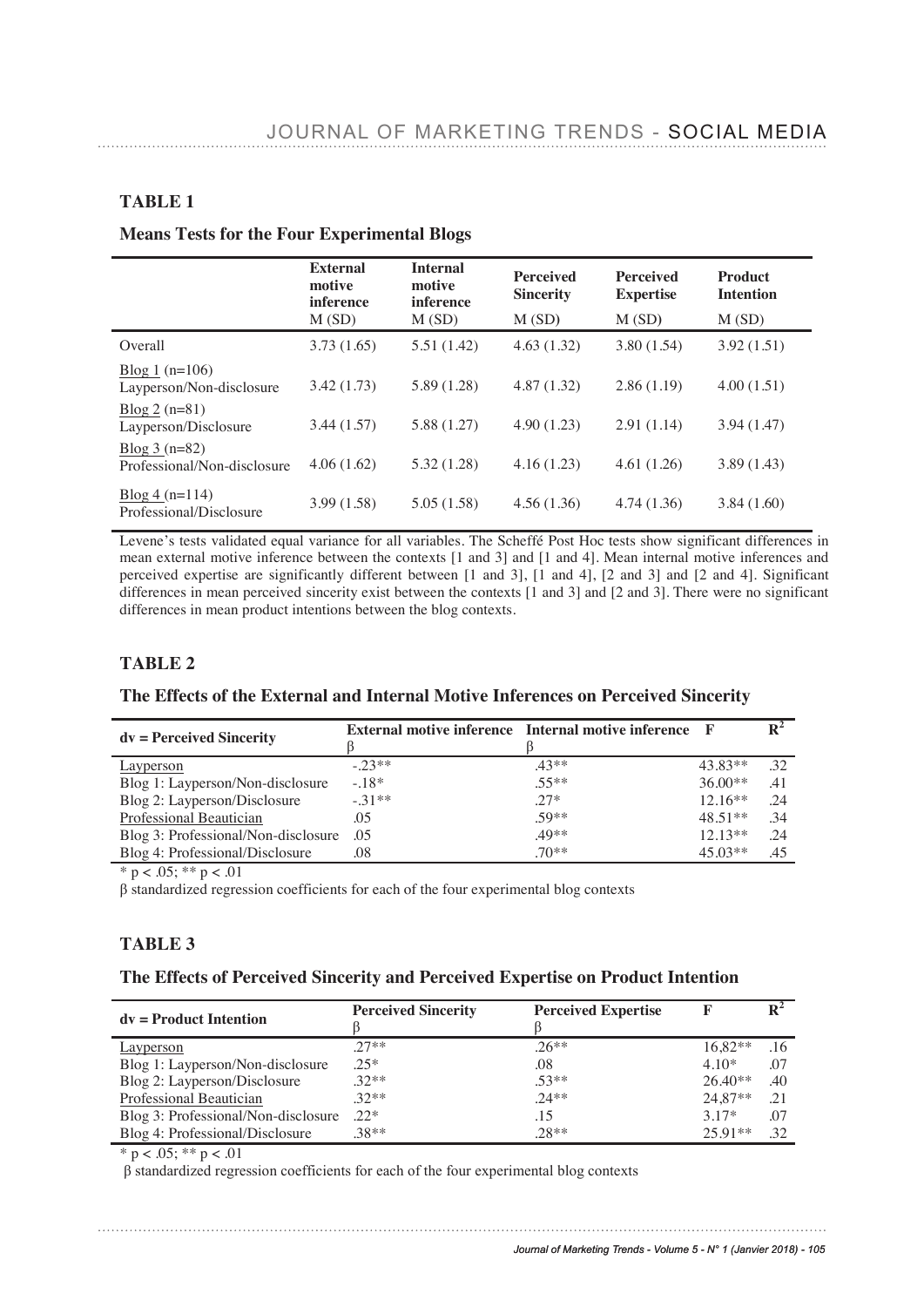## **TABLE 4**

### **The Six Cases of Digital Deceit which are Examined**

| <b>Deceitful Presentation</b>        | <b>Blog</b> 1<br>Layperson<br>/Non-disclosure | Blog 2<br>Layperson/<br><b>Disclosure</b> | Blog 3<br>Professional/<br>Non-disclosure | Blog 4<br><b>Professional/</b><br><b>Disclosure</b> |
|--------------------------------------|-----------------------------------------------|-------------------------------------------|-------------------------------------------|-----------------------------------------------------|
| <b>Underlying Truth</b>              |                                               |                                           |                                           |                                                     |
| Blog<br>4<br>Professional/Disclosure | Omission<br>and<br>Commission $(P_3)$         | Commission $(P_2)$                        | Omission $(P_1)$                          |                                                     |
| Blog 2<br>Layperson/Disclosure       | Omission $(L_1)$                              |                                           | Omission<br>and<br>Commission $(L_3)$     | Commission $(L_2)$                                  |

## **TABLE 5**

#### **Examination of the Risk of Deceit**

| <b>Underlying Truth</b> |                 |                  |                              | <b>Effectiveness</b><br>of<br>the |               |                   |  |
|-------------------------|-----------------|------------------|------------------------------|-----------------------------------|---------------|-------------------|--|
|                         |                 |                  | <b>Nature of the Deceit</b>  | <b>Deceitful</b>                  | the<br>versus | <b>Risk</b><br>of |  |
|                         |                 |                  |                              | <b>Truthful Context</b>           |               | <b>Fudging</b>    |  |
| Case                    | <b>Truthful</b> | <b>Product</b>   | (Case # from Table 4)        | high<br><b>For</b>                | For<br>low    | <b>Insincere</b>  |  |
|                         | Blog $#$        | <b>Expertise</b> |                              | internal                          | internal      | <b>Product</b>    |  |
|                         |                 |                  |                              | motive                            | motive        | <b>Endorse-</b>   |  |
|                         |                 |                  |                              | <i>inferences</i>                 | inferences    | ments             |  |
|                         |                 |                  |                              | (i)                               | (ii)          | (iii)             |  |
| a                       |                 |                  | Omission (L1)                | more                              | less          | High              |  |
| b                       |                 | Amateur          | Commission (L2)              | more                              | less          | High              |  |
| $\mathbf c$             | Blog 2          |                  | Omission and Commission (L3) | equivalent                        | equivalent    | High              |  |
| d                       | Layperson/      |                  | Omission (L1)                | more                              | less          | Low               |  |
| e                       | Disclosure      | Expert           | Commission (L2)              | more                              | less          | Low               |  |
|                         |                 |                  | Omission and Commission (L3) | equivalent                        | equivalent    | Low               |  |
|                         |                 |                  |                              |                                   |               |                   |  |
| g                       |                 |                  | Omission (P1)                | less                              | more          | High              |  |
| $\,h$                   | Blog 4          | Amateur          | Commission (P2)              | less                              | more          | High              |  |
| 1                       | Professional/   |                  | Omission and Commission (P3) | less                              | more          | High              |  |
|                         | Disclosure      |                  | Omission (P1)                | less                              | more          | Low               |  |
| k                       |                 | Expert           | Commission (P2)              | less                              | more          | Low               |  |
|                         |                 |                  | Omission and Commission (P3) | less                              | more          | Low               |  |
| <b>AT</b>               |                 |                  |                              |                                   |               |                   |  |

Notes:

(i) Evaluation of effectiveness based on product intentions predicted from perceived sincerity for median external motive and for median and above median value internal motive inferences.

(ii) Evaluation of effectiveness based on product intentions predicted from perceived sincerity for median external motive and for median and below median value internal motive inferences.

(iii) Opportunity for fudging insincere product recommendations is posited as low for expert content editors and high for amateur content editors.



Conditions presenting a moderate risk of digital deceit, in consideration of columns i, ii and iii. Conditions under which a 'flog' is more effective than the truth.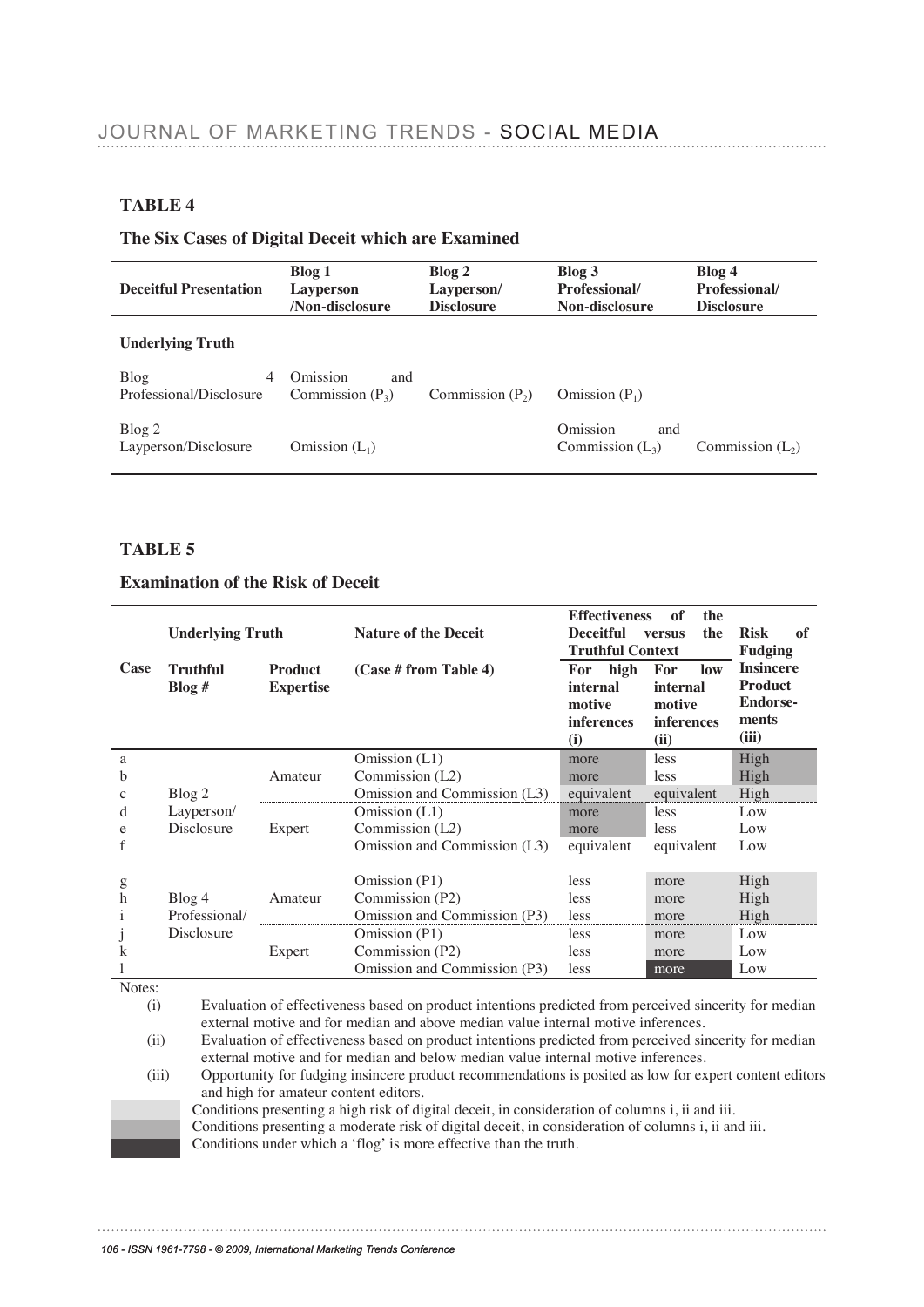## **FIGURE 1**

**1a Perceived Sincerity Predicted from Internal Motive Inference under Truth (Professional/Disclosure) versus Stealth (Layperson/Non-disclosure) Conditions**